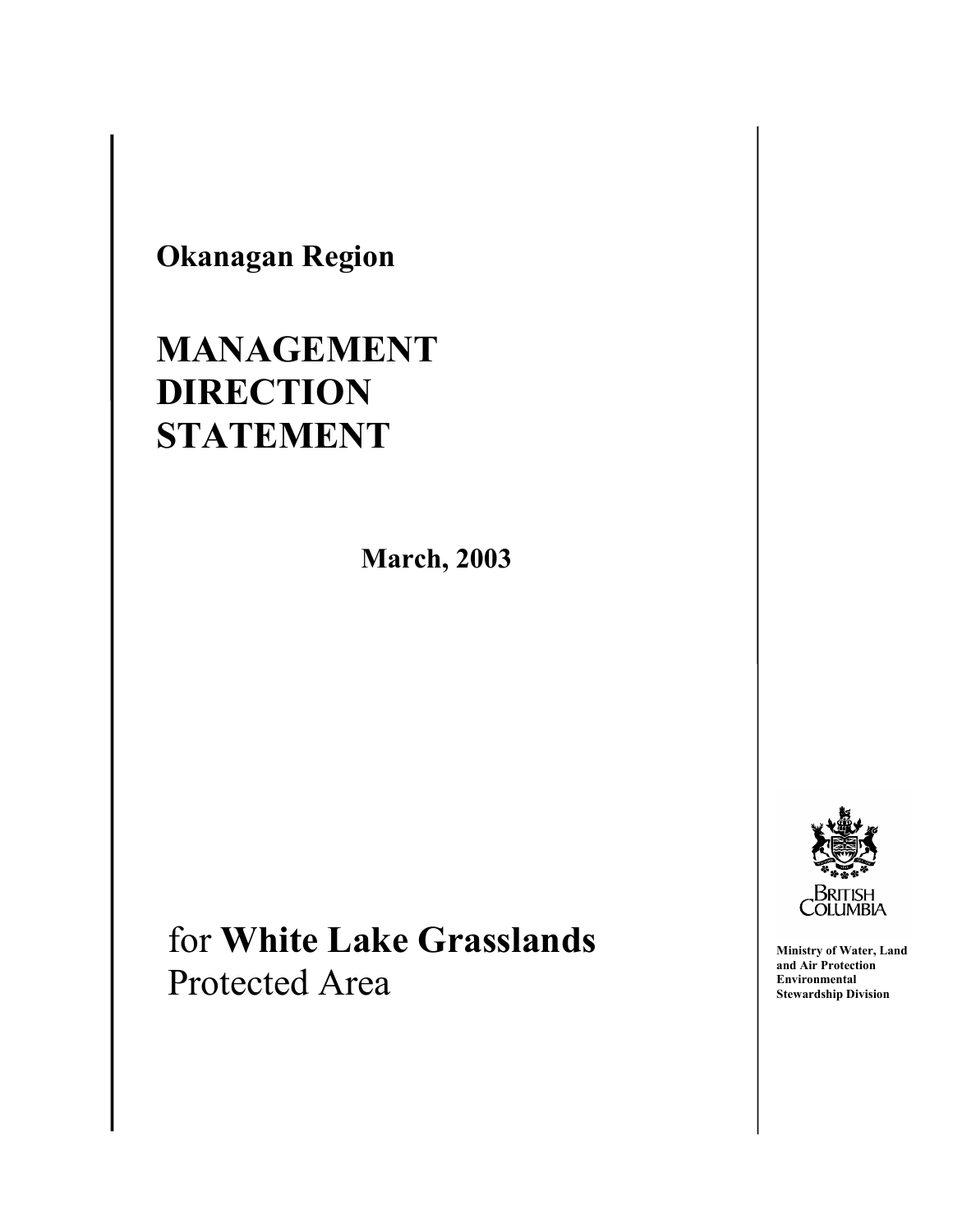# **White Lake Grasslands Protected Area**

## **Forward and Approvals Page**

#### **Forward**

The White Lake Basin and lands west of Vaseux Lake have long been a priority for conservation efforts in the Okanagan. Partners and programs of the inter-agency-supported South Okanagan - Similkameen Conservation Program have worked to promote the conservation of the natural heritage of this area. Scientific research, through Provincial and Federal government sponsorship, has complemented these conservation efforts. The South Okanagan - Similkameen Stewardship Program has communicated with the many adjacent, mostly rural residential and small ranch landowners in the area about conservation values.

The Nature Trust of British Columbia recently purchased two ranches in the basin and has holdings in the Vaseux Lake area, complementing the extensive holdings by the Canadian Wildlife Service. The White Lake Grasslands Protected Area lies between the two existing conservation areas, forming an important link between these areas. Another significant, adjacent landholder is the Dominion Radio Astrophysical Observatory, contributing conservation continuity of the lands in the area. The Mahoney Lake Ecological Reserve is centrally located between the southern and northern parts of the protected area.

The White Lake Grasslands Protected Area plays an important role in the conservation of many redand blue-listed wildlife, plants and plant communities. The protected area contributes to the Protected Areas Strategy goal for ecosystem representation by protecting significant grassland and open pine forest ecosystems.

#### **Approvals**

Drew Carmichael Regional Manager Environmental Stewardship Division

Nancy Wilkin **Assistant Deputy Minister** Environmental Stewardship Division

Date: March 12,  $2003$ 

Date: Meu. 31/03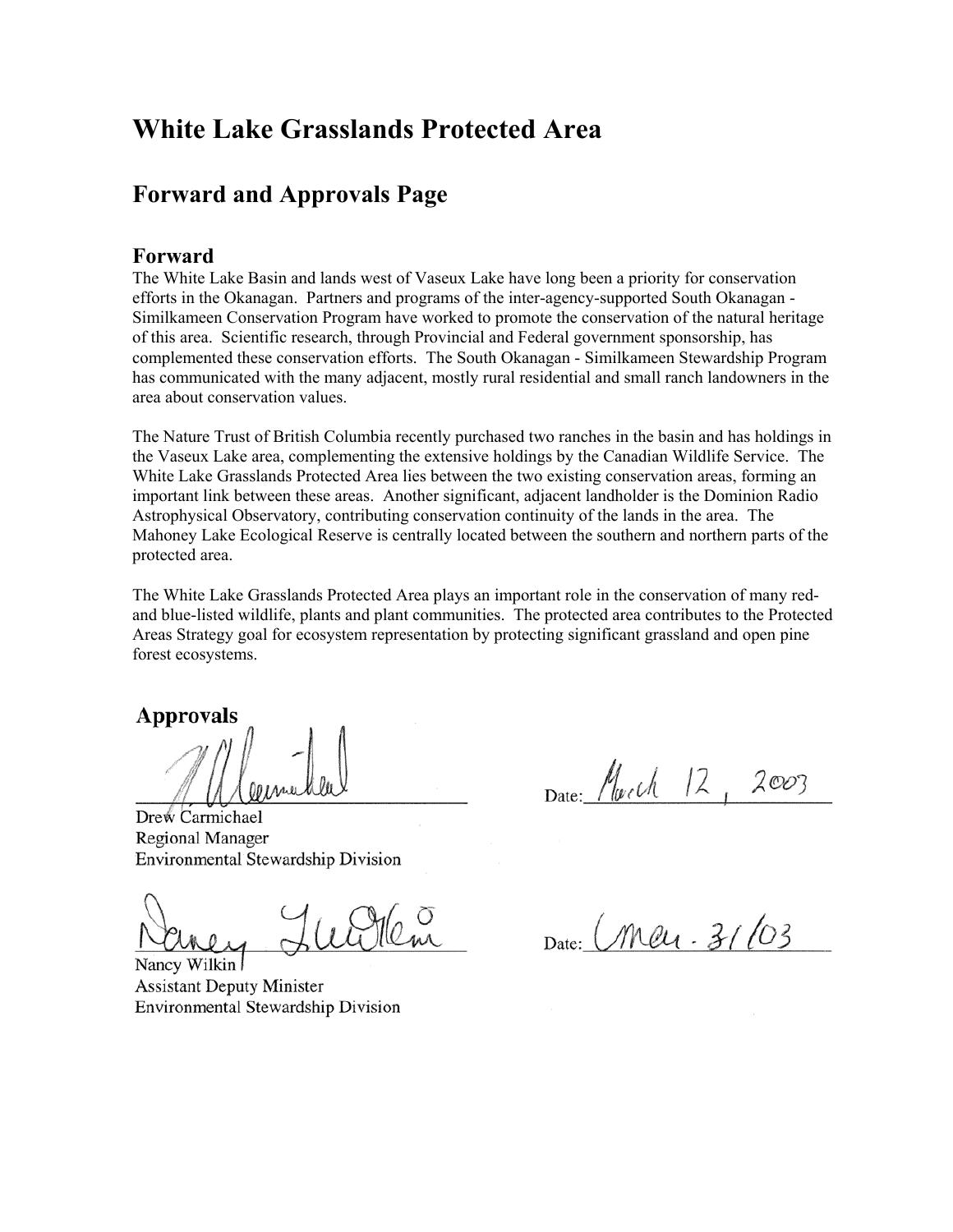### **Table of Contents**

| <b>Appendix I</b>   | Acceptable Activities, Uses and Facilities in White Lake                         |  |  |  |  |
|---------------------|----------------------------------------------------------------------------------|--|--|--|--|
|                     |                                                                                  |  |  |  |  |
| <b>Appendix II</b>  |                                                                                  |  |  |  |  |
| <b>Appendix III</b> | Red- and Blue-listed Species Recorded in or near White Lake                      |  |  |  |  |
|                     | Appendix IV - Ecosystem Representation in White Lake Grasslands Protected Area20 |  |  |  |  |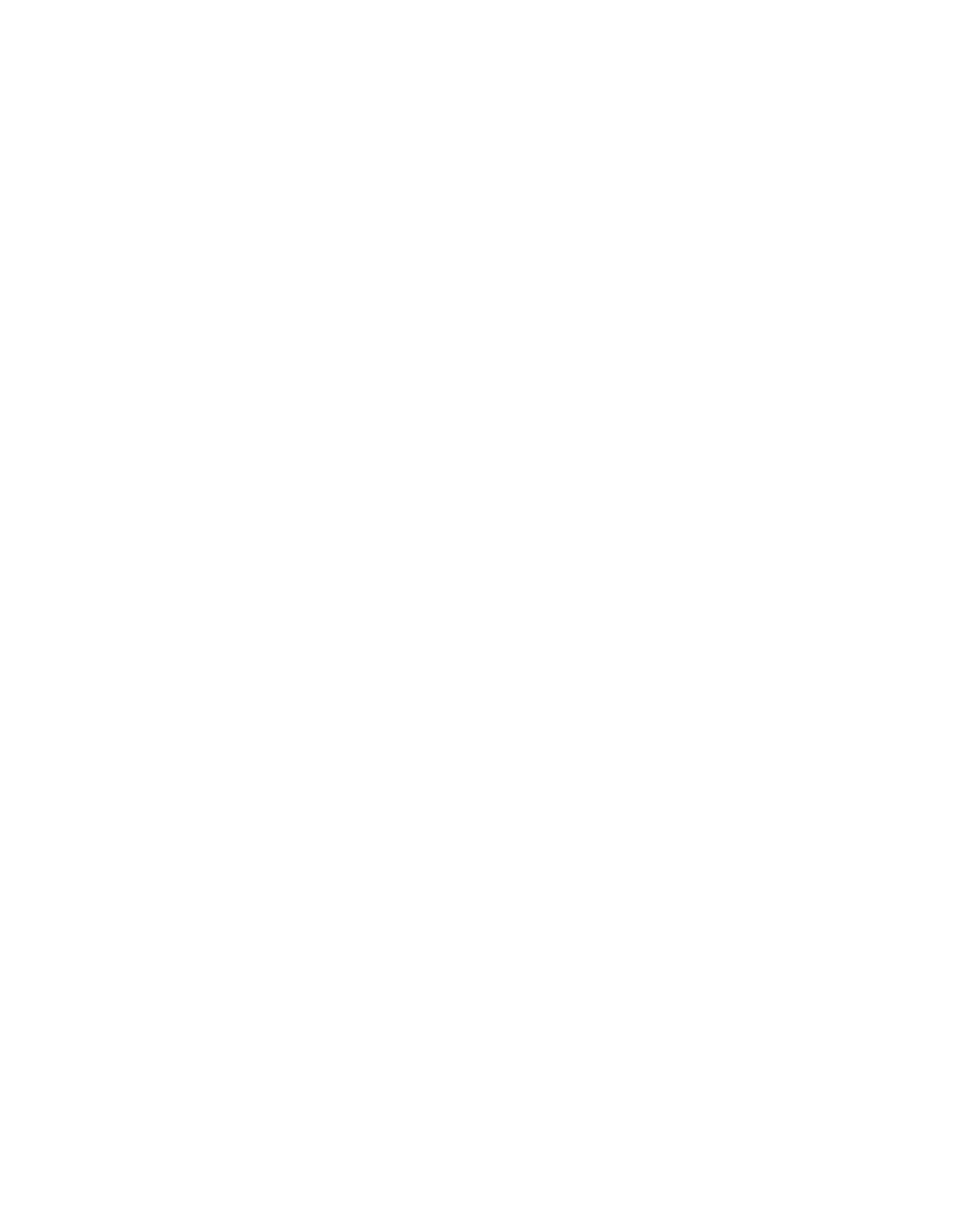# **Introduction**

#### **Purpose of the Management Direction Statement**

A management direction statement (MDS) provides strategic management direction for a protected area. A MDS also describes protected area values, management issues and concerns, management strategies focused on immediate priority objectives and directional statements from other planning processes. While strategies may be identified in the MDS, the development and implementation of these strategies is subject to funding. In addition, all development associated with these strategies within the protected area is subject to the BC Parks' Impact Assessment Policy.

This MDS was developed through direction received from the Okanagan-Shuswap Land and Resource Management Plan (OSLRMP), as well as comments from stakeholders and interest groups. The MDS is intended to provide direction and guidelines for future management of the White Lake Grasslands Protected Area.

#### **Setting and Context**

The Protected Areas Strategy (PAS) provided the framework for identifying areas that would contribute towards ecological representation within the province. As part of that strategy, the provincial government undertook many strategic level regional planning initiatives (Strategic Land Use Plans), throughout the province. The Okanagan-Shuswap Land and Resource Management Plan concluded that a number of protected areas should be established to protect natural, cultural and recreational values. The LRMP Table used the Protected Areas Strategy as a guide in the selection of protected areas and in providing direction for their management. With respect to the White Lake Grasslands Protected Area, the OSLRMP plan recognized the primary need for conservation of its red- and blue-listed plants and animals.

The White Lake Grasslands area was recommended for protection by the OSLRMP in 2000. It was formally established as a protected area on April 18, 2001 by Order in Council under the *Environment and Land Use Act.* The *Park Act* and regulations apply as if the protected area is a Class A Provincial Park. The intent is to transfer the protected area to Schedule D of the *Protected Areas of British Columbia Act* to establish it as a Class A provincial park. As provided by the Order in Council, the portion of the protected area under tenure to BC Gas and an additional 5 metres of land adjacent to the existing right of way will remain as a protected area to allow the possible development of a second pipeline. An environmental impact process is currently reviewing BC Gas' proposal. This land will be added to the park when this matter is completed.

The approximately 3,700 hectare White Lake Grasslands Protected Area is situated 20 kilometres southwest of Penticton, west of Vaseux Lake. The entire protected area is within the South Okanagan Basin Ecosection (SOB) and is predominantly represented by the very hot, xeric (dry) Ponderosa Pine biogeoclimatic zone (PPxh1). Much of this is very open forest, similar in many ways to the shrub-steppe grassland communities. Many of the province's red- and blue-listed plants and animals are found within or near the protected area.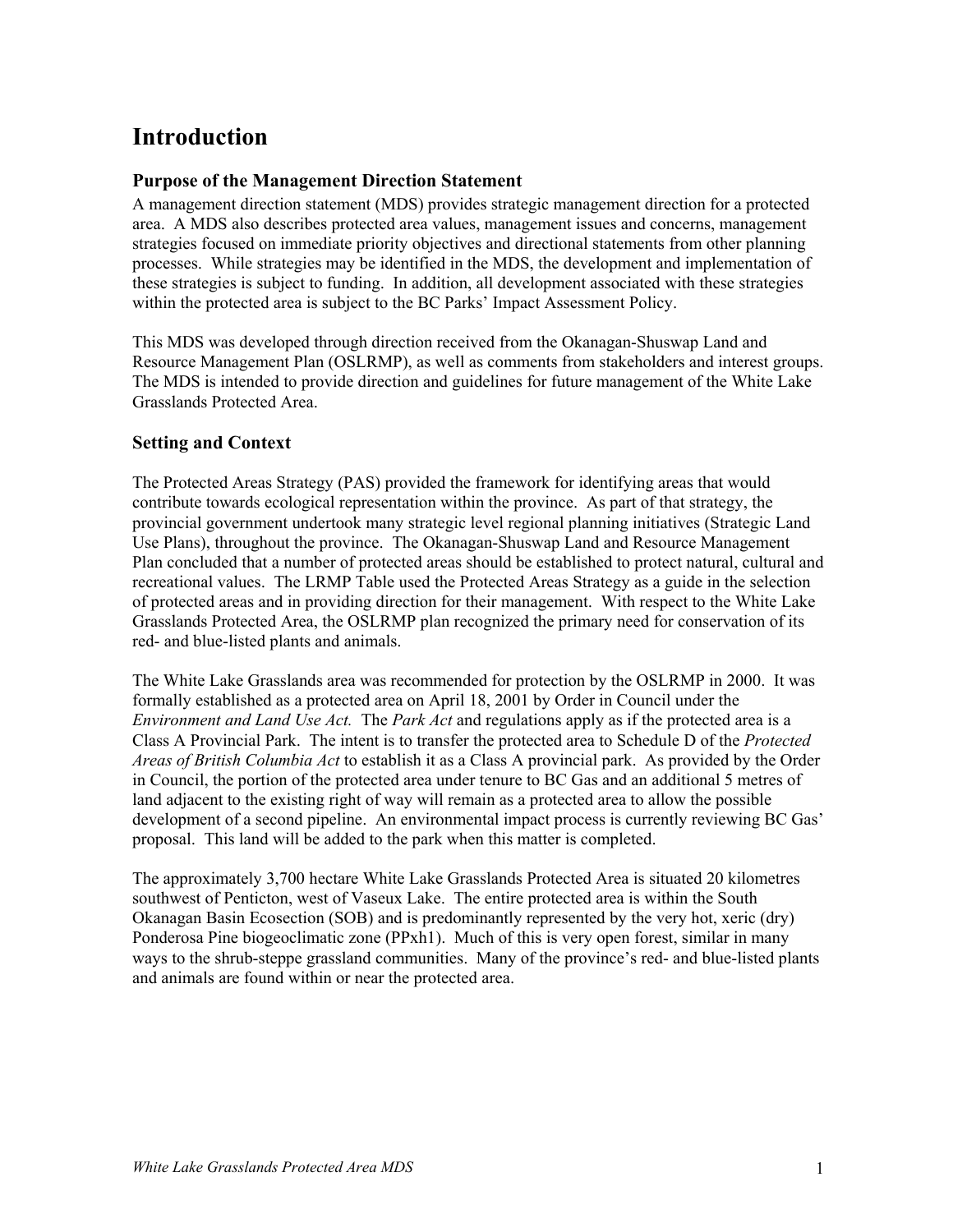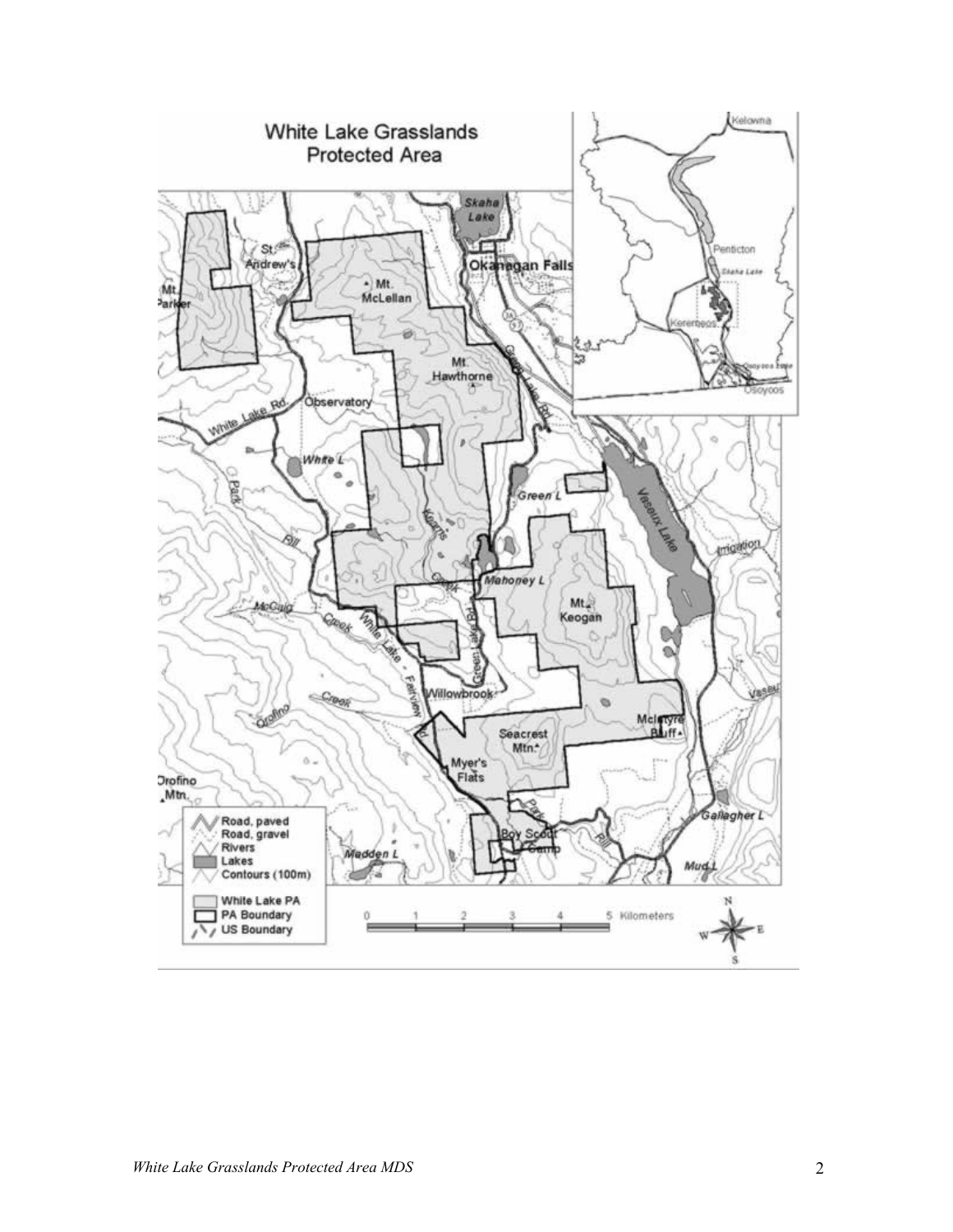# **Protected Area Attributes**

#### **Conservation**

- South Okanagan Basin Ecosection; elevational gradient of very hot and xeric biogeoclimatic subzones—BGxh1 (bunchgrass), PPxh1 (ponderosa pine), IDFxh1 (interior Douglas-fir)
- about 20% is grassland or shrub steppe; some of this (0.4%) is antelope-brush (red-listed; globally imperilled) (Appendix IV)

| Habitat Type            | BGxh1<br>$(\%$ of PA) | PPxh1<br>$(\%$ of PA) | IDFxh1<br>$(\%$ of PA) | Total |
|-------------------------|-----------------------|-----------------------|------------------------|-------|
| Grassland               | 0.4                   | 12.7                  | 0.1                    | 13.3  |
| Antelope-brush Habitats | 0.1                   | 0.3                   | 0.0                    | 0.4   |
| Sagebrush Shrub-Steppe  | 0.9                   | 5.7                   | 0.2                    | 6.8   |
| Rocky Habitats          | 0.3                   | 19.4                  | 2.4                    | 22.2  |
| Wetland                 | 0.1                   | 0.9                   | 0.1                    | 1.0   |
| Riparian                | 0.1                   | 2.8                   | 0.0                    | 3.0   |
| Forest                  | 0.2                   | 34.2                  | 8.8                    | 43.2  |
| Other                   | 0.0                   | 9.0                   | 1.1                    | 10.1  |
| Total                   | 2.1                   | 85.1                  | 12.8                   | 100.0 |

Compiled from Terrestrial Ecosystem Mapping (1:20,000).

More detailed habitat representation is tabulated in Appendix IV

- many of the red- and blue-listed plant communities identified in the Penticton Forest District potentially occur in the protected area, depending on range condition, including grassland/shrub-steppe, dry forest and riparian ecosystems (see Appendix III)
- extensive open, dry ponderosa pine forest; most of which is mature and old-growth
- important alkali ponds for waterfowl, shorebirds, amphibians and invertebrates
- rich diversity of habitats including critical habitats for red- and blue-listed plants and animals
- ten red-listed and 20 blue-listed wildlife species have been recorded in or adjacent (within 500 metres) to the protected area; two red-listed and one blue-listed plant species have been recorded in the protected area (Appendix III); additional species are expected to occur
- south-facing, dry, rocky slopes providing critical wildlife habitats
- important mule deer winter range, and Class 1 California bighorn sheep winter range and lambing areas (currently under-utilized)
- contiguous with other conservation holdings; forms a cross valley corridor of rare ecosystems
- fossil deposits, as of yet, poorly investigated

#### **Recreation/Tourism**

- highly valued outdoor recreation and nature appreciation opportunities (hiking, casual horseback riding, cross-country skiing and some mountain biking are existing activities); valued recreation destinations include Kearns Creek (from White Lake adjacent to the Site to Mahoney Lake), Mount Hawthorne, and to the top of McIntyre and Keogan bluffs
- wildlife viewing is an important part of outdoor recreation activities; valued sites are Kearns Creek, Mahoney Lake, Rattlesnake Lake, McIntyre Bluff and Myers Flats
- hunting is valued but limited due to existing access restrictions
- opportunities exist to benefit from complementary tourism and nature appreciation activities in the area (e.g. nearby Dominion Radio Astrophysical Observatory, circle tours)
- terrain and private properties restrict access to much of the protected area; the most intense activity is in the vicinity of public roads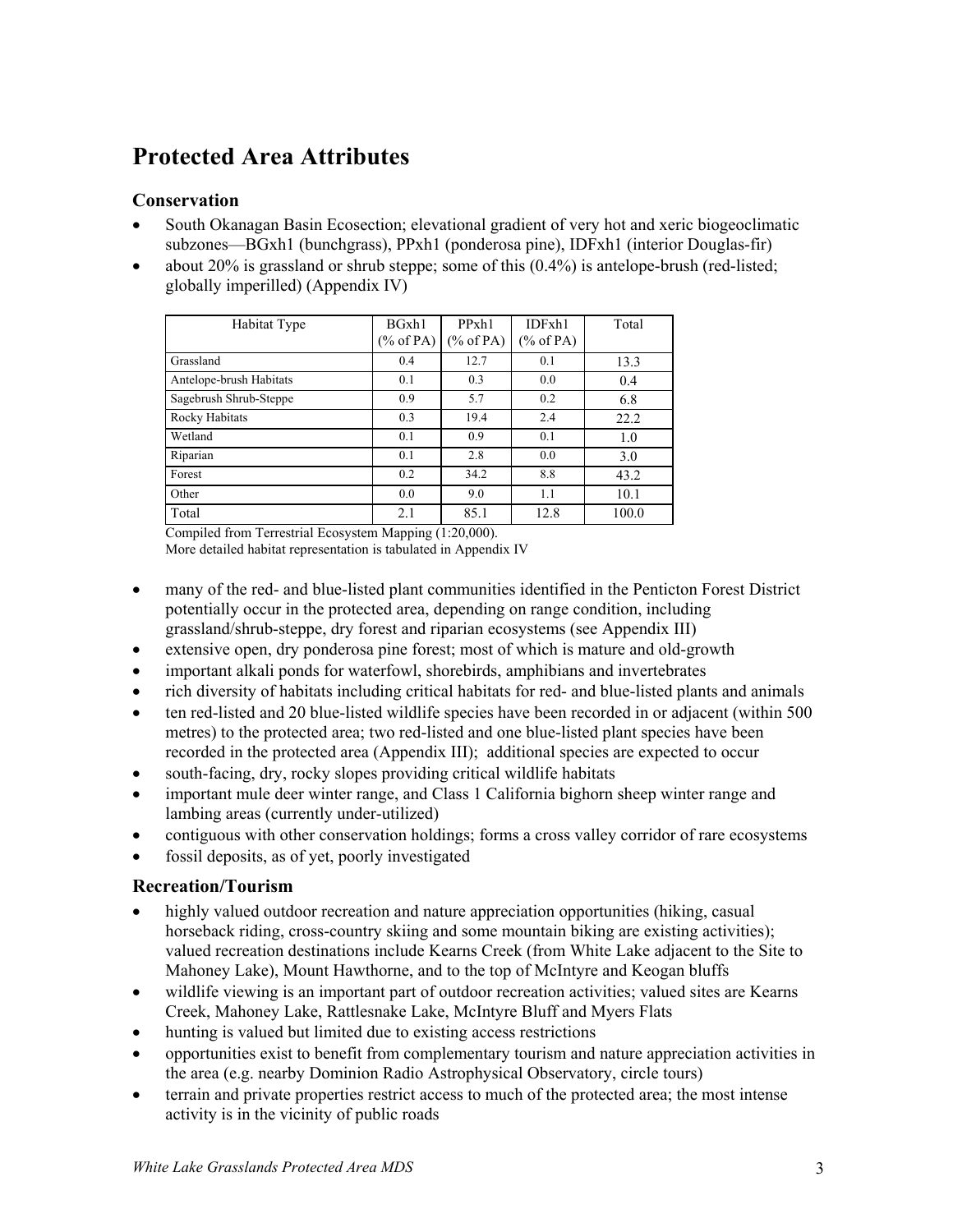#### **Cultural Heritage**

- regionally important upland archaeological sites (8 known sites including rock shelters, pictographs, quarry/workshop, cache pit and house pits); cultural heritage values have been given an overall rating of High
- additional archaeological sites are expected to be located; more systematic archaeological surveys are required
- Okanagan First Nations traditional use is not yet documented
- the Fur Brigade Trail runs through the southern portion of the protected area (Myers Flats)
- includes early European settlements

#### **Scientific**

- long-term population research on songbirds, rare bats, amphibians and invertebrates
- history of range research and vegetation plots
- biological control agent propagation and weed treatment investigations
- part of The Nature Trust of British Columbia's Biodiversity Ranch project as White Lake Basin Range Use Plan includes pastures within the protected area
- potential for ecosystem recovery projects (e.g. fire regime reinstatement)

#### **Significance in the Protected Areas System**

- the entire protected area lies within the South Okanagan Basin (SOB) ecosection, which is the fourth smallest ecosection in the Province yet hosts the greatest number of red- and blue-listed plant and animal species; next to the South Okanagan Grasslands Protected Area, the White Lake Grasslands Protected Area is the second largest contributor to the protection of this ecosection, protecting 3,354 hectares or more than 1/3 of the protected area in the SOB
- consists entirely of provincially and regionally significant ecosystems

| Ecosystem               | Province | $%$ within    | $%$ within       | $%$ within            | % Protected   | $%$ of       | % of Total   |
|-------------------------|----------|---------------|------------------|-----------------------|---------------|--------------|--------------|
| Classification          | (ha)     | <b>OSLRMP</b> | existing         | OSLRMPG               | $(existing +$ | Protected    | within White |
|                         |          |               | PAS <sup>3</sup> | $\alpha$ <sup>3</sup> | Goal1)        | within White | Lake         |
|                         |          |               |                  |                       |               | Lake         | Grasslands   |
|                         |          |               |                  |                       |               | Grasslands   |              |
| Ecosection              |          |               |                  |                       |               |              |              |
| <b>SOB</b>              | 78739    | 100           | <b>NA</b>        | 13.02                 | NA            | NA           | 5.0          |
| Biogeoclimatic Unit $2$ |          |               |                  |                       |               |              |              |
| BGxh1                   | 61913    | 100           | 0.7              | 4.1                   | 4.8           | 2.7          | 0.1          |
| PPxh1                   | 110292   | 100           | 2.9              | 5.8                   | 8.7           | 37.7         | 3.3          |
| $IDFxh1*$               | 241392   | 71            | 2.3              | 3.7                   | 6.0           | 1.6          | 0.1          |

**Sources of areas for calculations: 1**

 **Ecoregion mapping, Ministry of Water, Land and Air Protection 2**

 **BEC mapping, Ministry of Forests** 

**3 Multiple Accounts Analysis, OSLRMP** 

**\* includes only Protected Areas in OSLRMP** 

- potentially hosts large number of rare wildlife species significant in the province (10 red-listed, 20 blue-listed); provides a continuum between two important and secured conservation areas: White Lake Basin and Vaseux-Shuttleworth array of conservation holdings
- two streams drain snow packs; Kearns Creek feeds Park Rill which eventually flows into the Okanagan River, significantly contributing to salmonid habitats and riparian areas
- offers low-intensity and low-impact recreation opportunities such as wildlife viewing and natural history interpretation
- protects Aboriginal and early settlement cultural features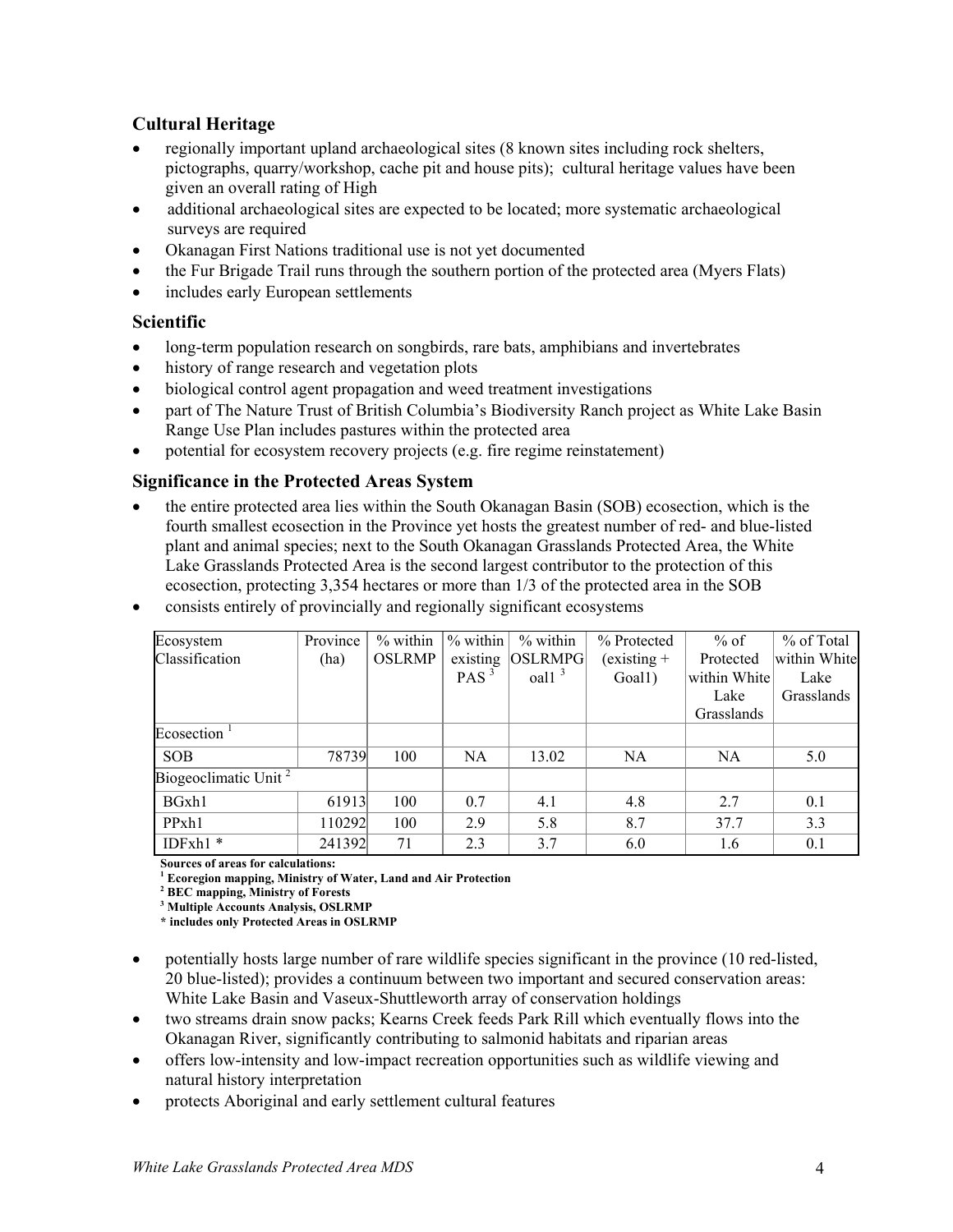# **Other Land Uses and Interests**

#### **Access**

Access is from Highway 3A near Twin Lakes or from Highway 97 near Kaleden (White Lake Road), Okanagan Falls (Green Lake Road), or Oliver (Seacrest or Fairview roads). A number of non-status roads and trails, some used by tenure-holders and recreationalists, are present in the protected area.

#### **Existing Tenures, Alienations and Encumbrances**

All existing liens, charges, and encumbrances, other than those applying to commercial logging, mining or energy exploration and development, will continue to be authorized through issuance of park use permits (PUPs). This policy recognizes all existing *Land Act* tenures, special use permits (SUPs), water rights, trapping licences and other legal tenures and rights. Most tenure holders require motorized access into or through the protected area. Tenure holders are listed in Appendix II.

Recognized tenures in the protected area include:

- three utility corridors (1 BC Hydro transmission line, 1 Aquila Networks Canada distribution line representing 3 rights-of-ways, 1 BC Gas natural gas pipeline); the Order in Council which established the protected area, allows for the possible development of a second pipeline within the existing right of way and an additional 5 metres adjacent to the right of way
- three water licenses (1 Kearns Creek, 2 McLellan Lake)
- two easements for water lines (Myers Flats)
- two traplines
- a guide outfitter has a non-transferable sundry permit only on west side of Fairview/White Lake road that is reviewed and issued annually; the license will not be issued to another person when the present tenure holder decides to not actively guide in the area
- three ranch operations (one is TNT Biodiversity Ranch) have pastures through their Range Use Plans; range improvements (e.g. fencing, corrals, livestock water developments) are found throughout
- the National Research Council protects the radio wave reception of the Dominion Astrophysical Observatory through a Notation of Interest on Crown lands (File #3403133, Reserve #59217) over the entire protected area and other adjacent lands
- the Boy Scouts of Canada have a License of Occupation on lands south of Myers Flats for their camp-over facility; their activities extend outside the license into other areas of the protected area

Untenured interests in the protected area include:

- the community of Willowbrook relies on the aquifer under Myers Flats for their domestic water
- Canadian Helicopters has a long history of using the area for mountainous helicopter training

#### **Adjacent Patterns of Land Use**

- the National Research Council's Dominion Radio Astrophysical Observatory, including future expansion on the lot north of the current facility
- livestock grazing, hobby farms, agricultural farms
- rural residential holdings and communities such as Willowbrook and St. Andrews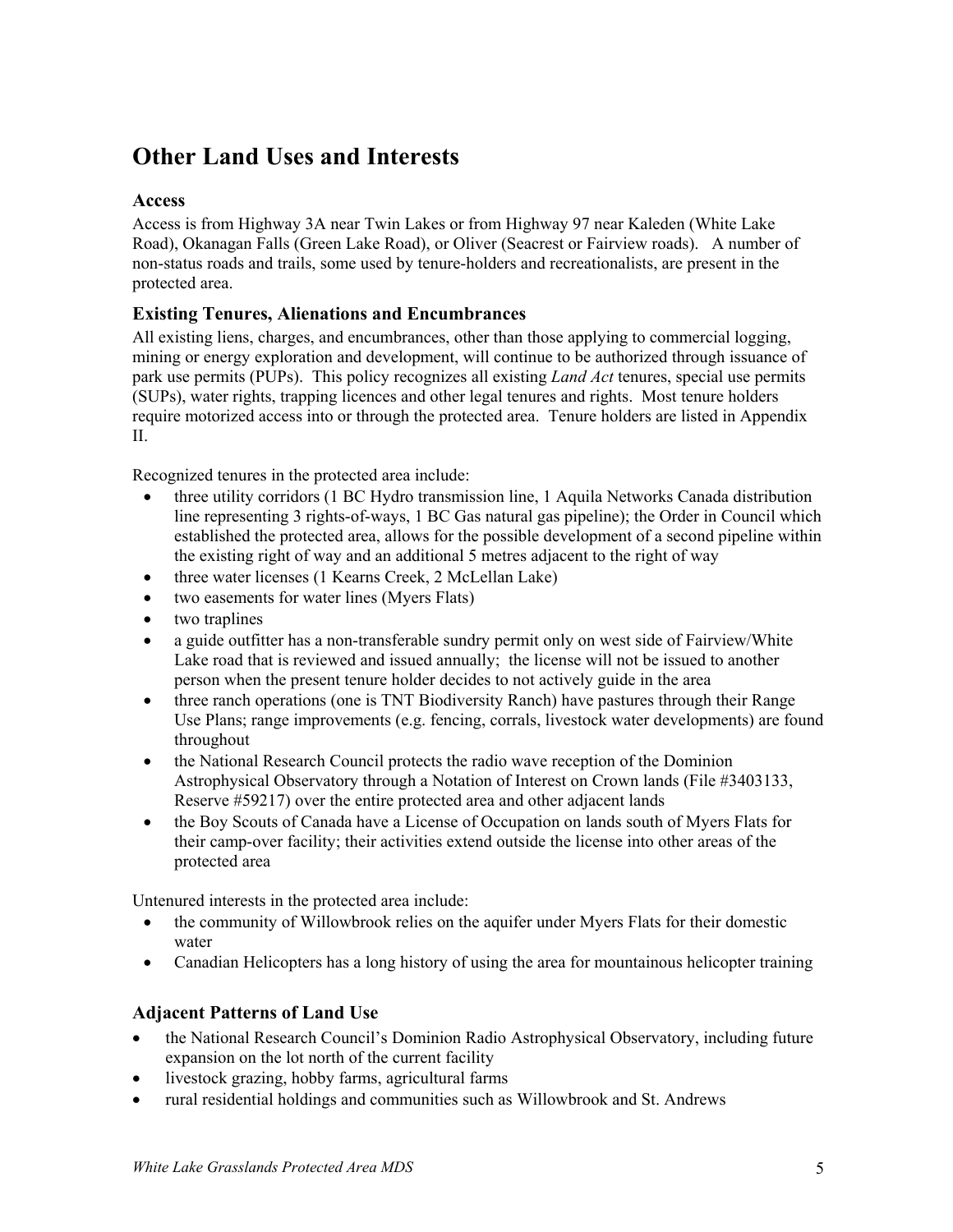- a large community park at Willowbrook
- The Nature Trust of British Columbia's Biodiversity Ranch in White Lake Basin, including range license areas in the protected area
- the Canadian Wildlife Service's National Wildlife Area on the west side of Vaseux Lake

#### **First Nations Interests**

interests of the Okanagan First Nations are not known

#### **Other Agency Interests**

- the South Okanagan Similkameen Conservation Program has a long-standing involvement with conservation and resource management on these lands; this protected area should also be managed in close co-ordination with two partners who manage neighbouring lands - the Canadian Wildlife Service and The Nature Trust of British Columbia.
- Canadian Wildlife Service is undertaking a five-year thinning and prescribed fire project to restore white-headed woodpecker (Endangered) habitat in ponderosa pine forest; much of the protected area requires restoration to a fire-maintained ecosystem status.
- National Research Council requires that there be no disruptions to their radio reception in the basin and surrounding area
- Ministry of Forests manages existing grazing licenses, in conjunction with the Environmental Stewardship Division under a protocol agreement
- important Canadian Wildlife Service and The Nature Trust of British Columbia vegetation plots exist within this site
- South Okanagan Similkameen Weed Committee provides a venue for cooperative weed control; weed control has traditionally been undertaken through rancher initiatives and the Ministry of Forests on these lands
- Fire Protection Branch of Ministry of Forests manages fire responses and assists with prescribed burns; the agency has concerns about fire response (require a pre-attack plan) and fire prevention activities, especially in interface areas (Willowbrook).
- Ministry of Forests assists the management of forest health but there are no concerns in this protected area
- Ministry of Transportation identifies the White Lake Road as a potential highways improvement corridor within their Okanagan Valley Transportation Corridor Plan; the right-of-way through the protected area was widened to 25 metres from centre to accommodate possible future improvements

#### **Public Stakeholder Interests**

The many stakeholders are listed in Appendix II; these include tenure holders, adjacent landowners, Okanagan First Nations, utilities, and research, conservation and recreation groups. Overall interests include:

- nature conservation and ecosystem management (non-government groups and organizations)
- casual outdoor recreation (hiking, horseback riding, and mountain biking)
- organized outdoor recreation (endurance course, steeplechase course, Meadowlark Festival fieldtrips)
- nature viewing (casual and club-sponsored)
- recreational hunting
- cultural and heritage appreciation
- The Nature Trust of British Columbia, a non-profit, non-government organization, holds many properties adjacent to the protected area; ongoing management integration is also required with this organization.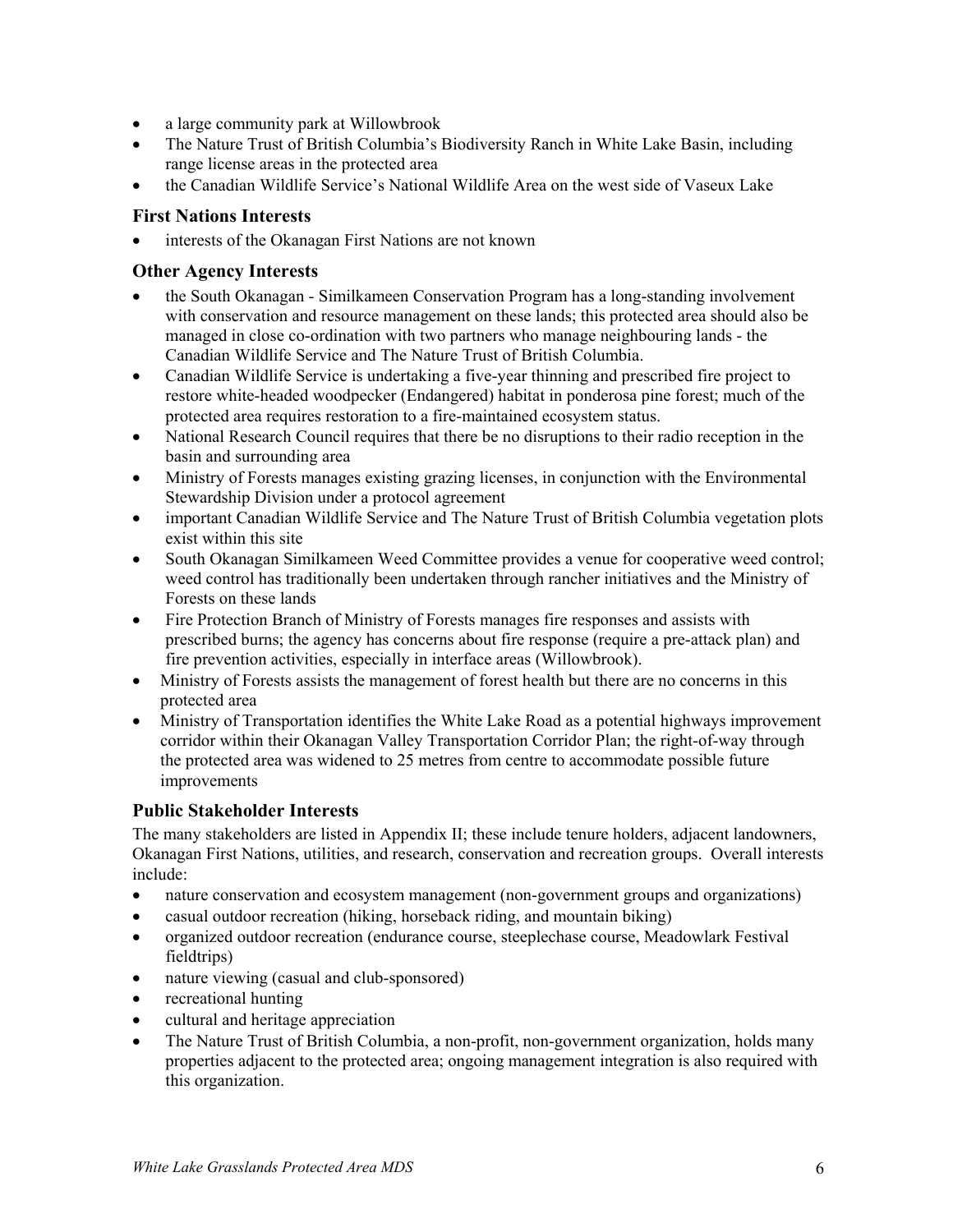- all-terrain vehicle use has been concentrated on an area in the protected area known as Seacrest, although it has expanded outside this area into Myers Flats and Rattlesnake Lake; the Seacrest area is now heavily damaged from its natural condition; this activity is not consistent with protected area objectives and other natural areas in the vicinity; the OSLRMP has stated that an alternate area must be found
- fire management for ecosystem health and adjacent private holding protection
- bluebird trail nest box program conducted by the Southern Interior Bluebird Trail Society
- scientific research by universities and non-government organizations

## **Role of White Lake Grasslands Protected Area**

The primary role of the White Lake Grasslands Protected Area is to protect red- and blue-listed wildlife species, and the habitats they rely on. These habitats include the very hot and dry grasslands and open pine forests of the protected area, as well as the associated alkali ponds, riparian areas and rock outcroppings. This protected area provides critical habitats for many red- and bluelisted plant and animal species. The feature species of this protected area is the white-headed woodpecker (red-listed; COSEWIC ranking - Endangered), which requires open stands of oldgrowth ponderosa pine.

The protected area complements adjacent holdings of the Canadian Wildlife Service and The Nature Trust of British Columbia These combined holdings provide a unique opportunity for a low elevation corridor of critical conservation habitats across the Okanagan Valley.

Secondary roles are to protect regionally significant archaeological sites and areas of special value for traditional First Nations uses, and to provide continued wildlife viewing, natural history interpretation and other limited-access recreation opportunities. Commanding views add to the visitor's experience.

### **Management Commitments and Issues**

#### **Management Direction from Previous and Ongoing Planning**

Management direction was originally provided through the now-defunct Oldtimers Coordinated Resource Management Plan (CRMP). The White Lake Basin and Vaseux areas were identified as priority conservation areas in 1989 through the South Okanagan Critical Areas Program (Erickson and Torrance 1989). The area was further recognized by the South Okanagan Conservation Strategy (Hlady 1990) and a summary of the basin's values, condition, issues and recommendations was prepared (Enns 1990). The White Lake Resource Committee was then established to explore opportunities and guide activities on Crown and private lands in the basin. This has evolved into the current White Lake Basin Biodiversity Stewardship Committee (TNT). A subsequent management plan was prepared for the area, including important conservation holdings at Vaseux (Bryan 1996).

The OSLRMP provided statements of management direction for the interim management of the protected area; these have been incorporated into the preparation of this MDS.

#### **Management Issues**

The following are over-riding management issues that have been identified through previous documentation and preliminary consultation with agencies and stakeholders: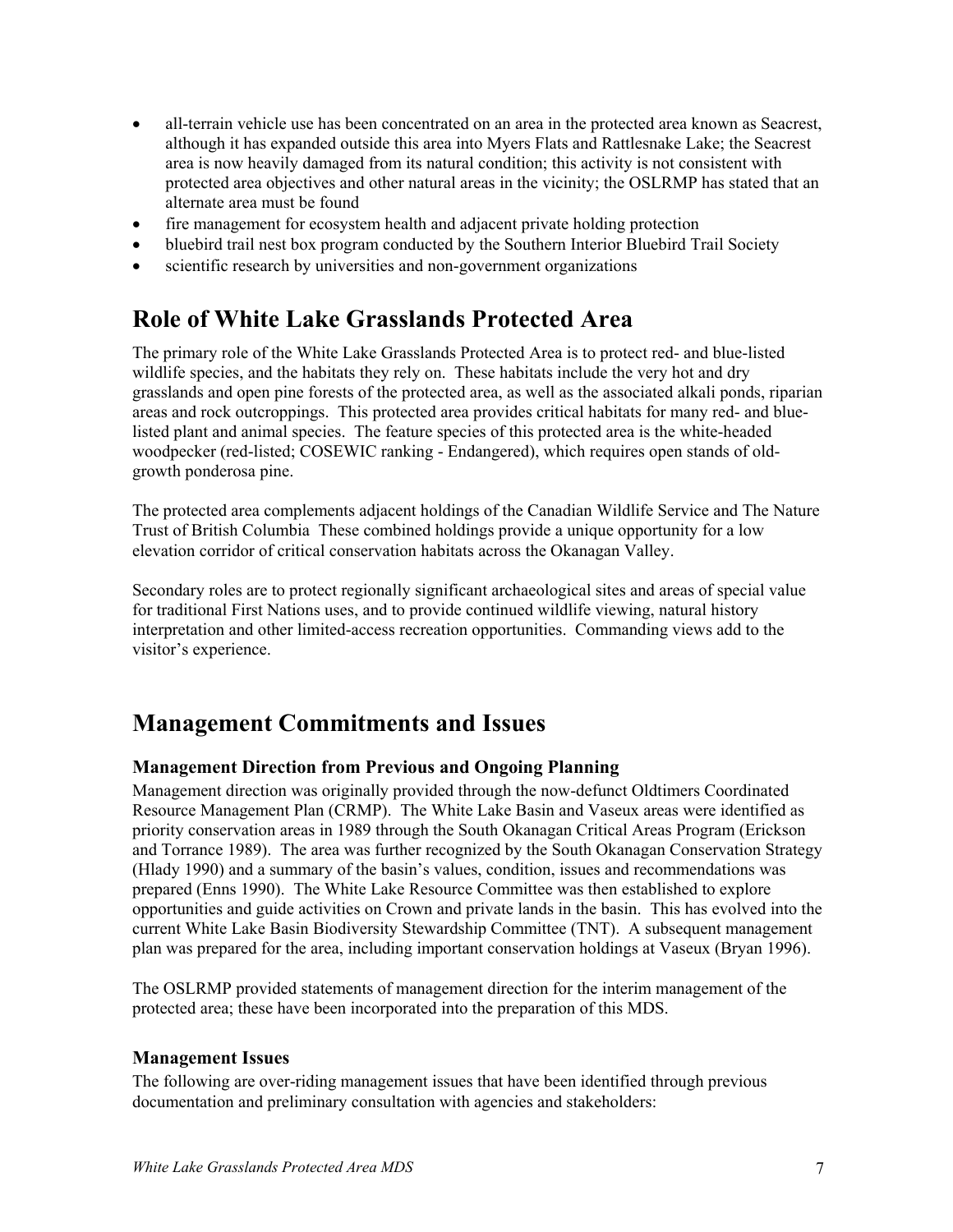- inadequate resource inventory of natural and cultural values to establish sensitive sites
- difficulties managing and protecting conservation values due to the fragmented and irregular shape of the protected area
- inadequate knowledge of how human activities impact conservation values
- need for increased public understanding of the conservation values and strategies
- inadequate public facilities
- inappropriate access and activities (e.g. type, intensity, location, and timing) that are incompatible with conservation objectives
- impacts to ecological integrity from non-native plants (weeds) and animals
- lack of adequate inventories, strategies, and resources to manage weeds
- lack of detailed information for appropriate fire response and management
- compatibility of activities on adjacent lands with protected area objectives
- interference with radio-quiet environment for operation of Observatory
- lack of staff resources to monitor and enforce permitted uses
- compatibility issues may exist or arise among uses of the protected area
- public desire for ongoing opportunities to participate in protected area planning
- consistent, fair, and timely management strategies to resolve new and outstanding issues on the protected area

| <b>Theme</b>                 | <b>Issue</b>                                                                                                                 |
|------------------------------|------------------------------------------------------------------------------------------------------------------------------|
| Protecting ecological        | public appreciation of the conservation values of the protected area<br>$\bullet$                                            |
| values                       | sensitive sites are not adequately identified, including adequate inventories of rare<br>$\bullet$                           |
|                              | fauna and flora                                                                                                              |
|                              | management of public motorized vehicle use                                                                                   |
|                              | firewood cutting within the protected area<br>$\bullet$                                                                      |
|                              | an undetermined effect of recreational access on the protected area's soils,<br>$\bullet$<br>vegetation, and wildlife        |
|                              | impacts of tenured uses<br>٠                                                                                                 |
|                              | weeds compromising the vegetative integrity of important habitats<br>$\bullet$                                               |
|                              | non-native animals and feral cats and dogs impacting conservation values<br>٠                                                |
|                              | sites in need of restoration<br>$\bullet$                                                                                    |
|                              | fire suppression resulting in changed forest characteristics and high risk of natural<br>$\bullet$<br>and human-induced fire |
|                              | forest encroachment into grasslands, ingress, fuel loading resulting from fire<br>$\bullet$<br>suppression                   |
|                              | seral stage representation may not reflect natural disturbance regimes<br>$\bullet$                                          |
|                              | threats from human-caused fires                                                                                              |
| Managing                     | lack of access planning; lack of parking and secured access to valued routes and<br>$\bullet$                                |
| recreational                 | destinations; safe, well-marked access routes that do not impact critical wildlife                                           |
| opportunities and<br>impacts | habitat or livestock operations; ensure private lands are adequately posted along<br>trails and fencelines                   |
|                              | lack of interpretive opportunities<br>٠                                                                                      |
|                              | improvements may impact protected area attributes (e.g. visual, auditory)<br>٠                                               |
|                              | increased fire hazards caused by increased public use                                                                        |
|                              | the public use of electronic devices and two-stroke engines interferes with the<br>$\bullet$                                 |
|                              | Dominion Radio Astrophysical Observatory need for uninterrupted radio reception                                              |
|                              | wildlife / human interaction hazards along hiking trails (rattlesnake, black bear)                                           |
| Protecting cultural          | cultural features not adequately identified (e.g. archaeology sites, Fur Brigade<br>$\bullet$                                |

The following table lists specific issues, by theme, requiring management action: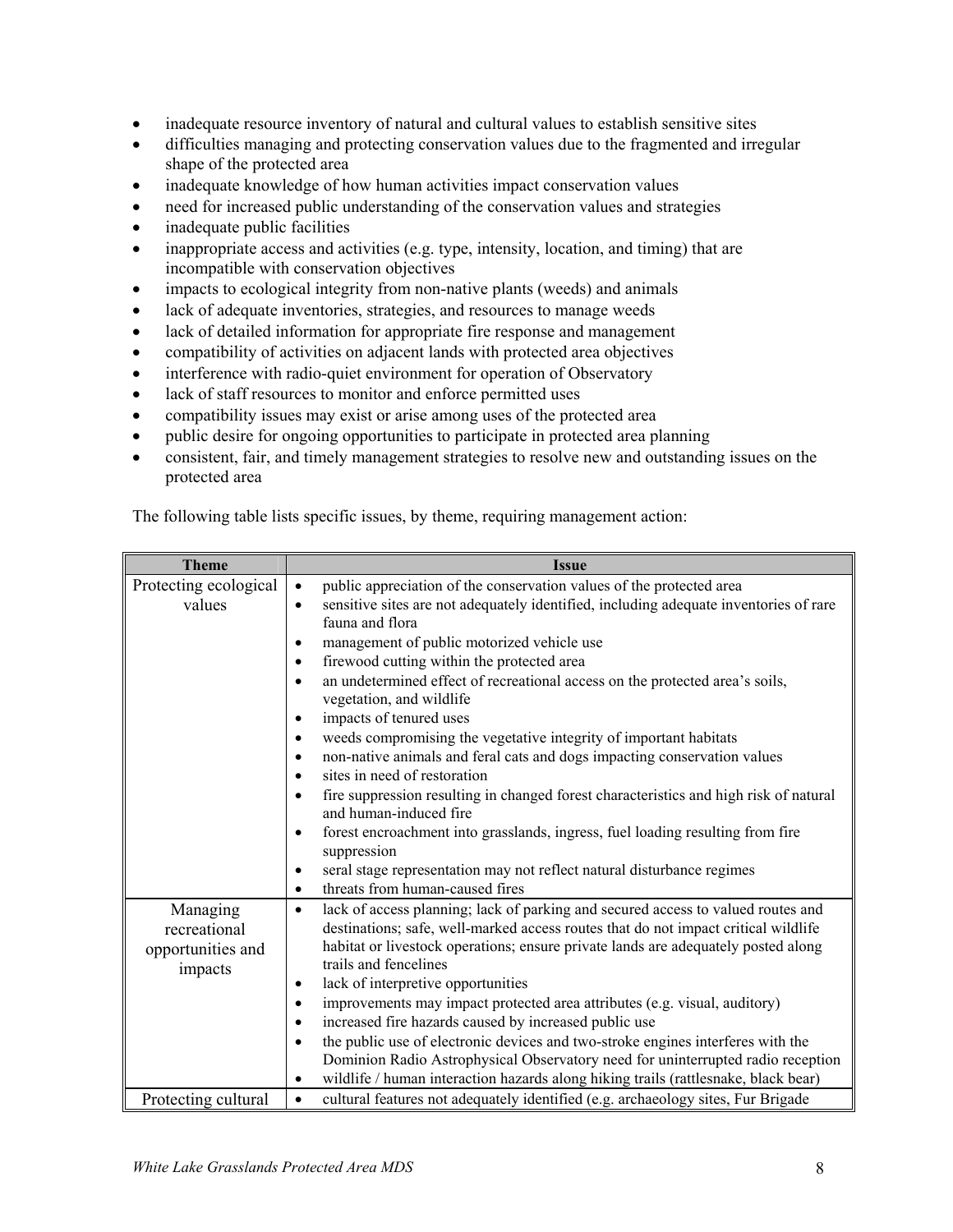| <b>Theme</b>                       | Issue                                                                                                                                                                                                                                                                                                                                                                                                                                                                                                                                                                                 |
|------------------------------------|---------------------------------------------------------------------------------------------------------------------------------------------------------------------------------------------------------------------------------------------------------------------------------------------------------------------------------------------------------------------------------------------------------------------------------------------------------------------------------------------------------------------------------------------------------------------------------------|
| values                             | Trail, pioneer ranch sites)                                                                                                                                                                                                                                                                                                                                                                                                                                                                                                                                                           |
| Recognized tenures                 | extent of motorized access authorized for tenured uses<br>concern about public not closing gates and disturbing livestock<br>lack of knowledge about appropriate grazing prescriptions that complement<br>conservation objectives<br>unintentional trapping of red-listed wildlife (e.g. badger)<br>utility companies will require access to their facilities for maintenance and<br>rehabilitation; impact of utility projects on protected area values<br>some uses may not be currently tenured<br>٠<br>water consumption may be impacting critical wildlife and salmonid habitats |
| <b>First Nation</b><br>Involvement | lack of First Nation involvement                                                                                                                                                                                                                                                                                                                                                                                                                                                                                                                                                      |
| <b>Scientific</b>                  | access for ongoing and future research and inventory compatible with conservation<br>and recreation values                                                                                                                                                                                                                                                                                                                                                                                                                                                                            |

# **Management Direction**

#### **Management Objectives and Strategies**

The overall intent of this protected area is conservation of the ecological and cultural values, while maintaining low-intensity recreation and nature appreciation activities. The following over-riding management strategies are critical to the preservation of the primary values of this protected area (red- and blue-listed plants and animals, and ecosystem representation). Furthermore, these strategies are urgently required for delivery of the initial management direction and essential to future planning. Strategies are listed in order of priority.

- Implement priority access management improvements (e.g. gates, signage) intended to preserve conservation and cultural values, while allowing acceptable uses and activities.
- Work with the agencies and non-government organizations that have jurisdiction within the overall area to develop complementary land management strategies.
- Develop interim pre-attack fire plan which reflects the conservation objectives.
- Encourage awareness and support of the conservation objectives of the protected area (e.g. workshops, interpretative signage and material and press releases).
- Document existing ecological information and identify gaps. Where ecological risks are greatest, conduct ecological inventories and habitat assessments that will guide the development of management strategies.
- Conduct inventory of noxious weeds as required. Develop and implement a weed management plan, in cooperation with the South Okanagan - Similkameen Weed Committee
- Collate existing knowledge of cultural features and values, and identify information sources as well as any information gaps and inconsistencies. Consult with Okanagan First Nations to identify cultural sites and traditional values and activities. Identify existing and potential risks to these resources. Prepare management objectives to protect these interests.
- Pursue opportunities to collaborate with appropriate conservation projects and research being conducted in the protected area.
- Develop interim plans for the management of non-tenured protected area uses (e.g. recreational activities). Interim plans are required to ensure, among other things, the protection of ecological and cultural values. These plans will include guidelines to address any potential conflicts with the various uses and between uses, and involve stakeholder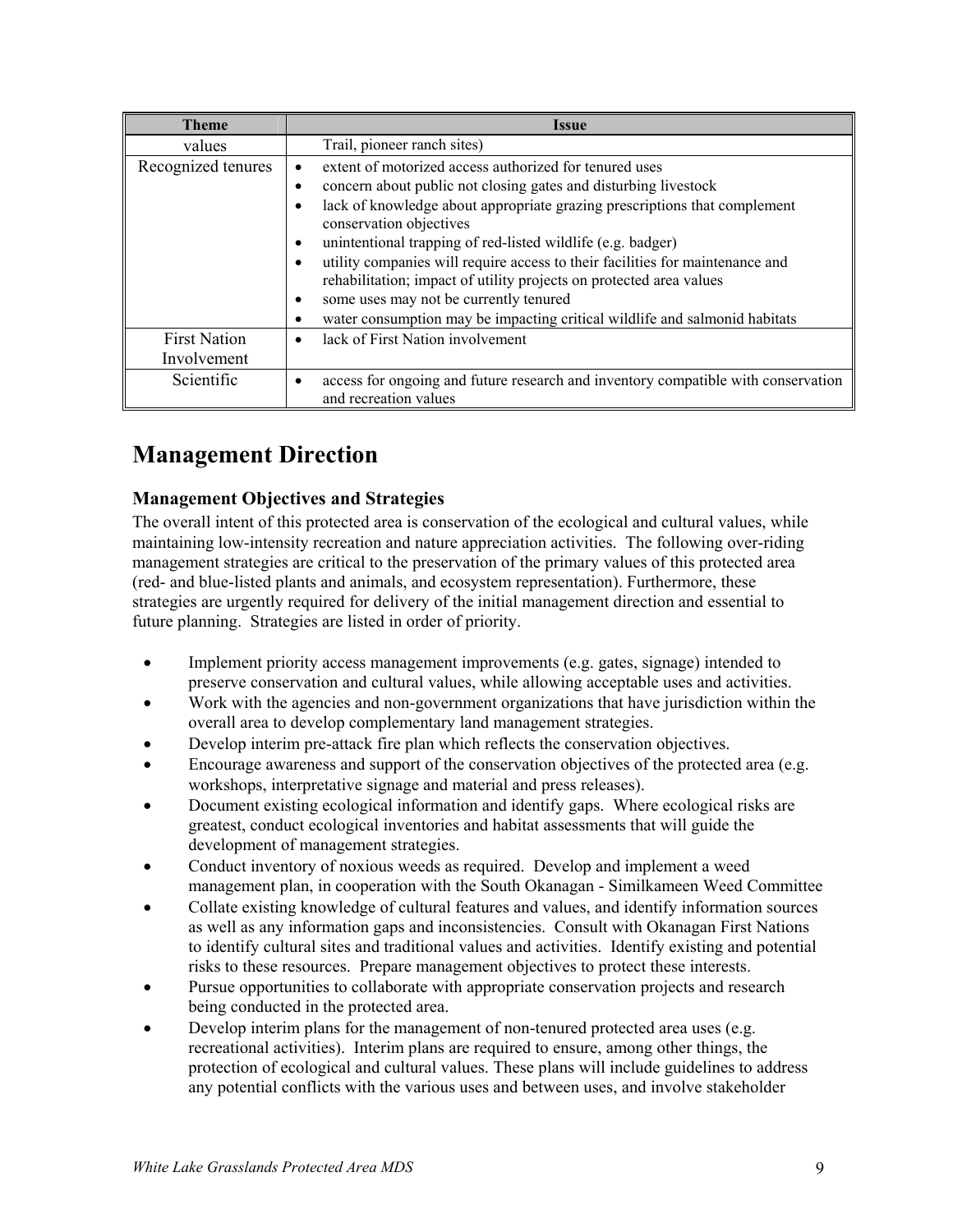consultation. Furthermore, the plans must recognize the need for adaptive management in the event of broad disturbance (e.g. wildfire).

• Conduct monitoring that can evaluate the effectiveness of management activities. Revise interim plans to reflect changes required to meet management objectives.

| Management                | <b>Strategies</b>                                                                                                                                                                                                                                                                                                                                                                                           |  |  |  |  |
|---------------------------|-------------------------------------------------------------------------------------------------------------------------------------------------------------------------------------------------------------------------------------------------------------------------------------------------------------------------------------------------------------------------------------------------------------|--|--|--|--|
| <b>Objectives</b>         |                                                                                                                                                                                                                                                                                                                                                                                                             |  |  |  |  |
| Protect natural<br>values | As directed by the 2002 Conservation Risk Assessment, complete an inventory<br>$\bullet$<br>of rare fauna and flora                                                                                                                                                                                                                                                                                         |  |  |  |  |
|                           | Identify areas of particular ecological importance that require special<br>$\bullet$                                                                                                                                                                                                                                                                                                                        |  |  |  |  |
|                           | management or protection                                                                                                                                                                                                                                                                                                                                                                                    |  |  |  |  |
|                           | Direct potentially harmful activity away from sensitive areas (e.g. fencing, trail<br>$\bullet$<br>management)                                                                                                                                                                                                                                                                                              |  |  |  |  |
|                           | Increase public awareness of the purpose of the protected area through<br>$\bullet$<br>interpretative signage and promotion; participate in conservation initiatives with<br>neighbouring conservation holdings; encourage conservation on adjacent private<br>holdings                                                                                                                                     |  |  |  |  |
|                           | Monitor and enforce permitted and tenured uses in the protected area; implement<br>$\bullet$<br>an area warden program                                                                                                                                                                                                                                                                                      |  |  |  |  |
|                           | Encourage stewardship of the protected area (e.g. monitoring)<br>$\bullet$<br>Identify and delineate limited access areas; post signs identifying the boundaries<br>$\bullet$                                                                                                                                                                                                                               |  |  |  |  |
|                           | of the protected area                                                                                                                                                                                                                                                                                                                                                                                       |  |  |  |  |
|                           | Ensure recreation activities are maintained at low levels to minimize visitor<br>$\bullet$<br>impacts on conservation values                                                                                                                                                                                                                                                                                |  |  |  |  |
|                           | Complete vegetation and wildlife impact assessments before improving or<br>$\bullet$<br>promoting recreation opportunities                                                                                                                                                                                                                                                                                  |  |  |  |  |
|                           | Ensure tenured users of protected area resources use best management practices<br>$\bullet$<br>to minimize impacts on red- and blue-listed plants and animals; encourage<br>tenured users to work cooperatively with other users to promote a harmonious<br>co-existence                                                                                                                                    |  |  |  |  |
|                           | Identify and maintain designated hiking trails that have been assessed and<br>$\bullet$<br>determined to be acceptable to conservation objectives of the protected area;<br>review options to manage access into the protected area in consultation with<br>affected users and stakeholders and implement an appropriate strategy (e.g.<br>establish parking lot, signage, boundary markers, and/or gating) |  |  |  |  |
|                           | Aggressively control weeds that impact the natural vegetation communities<br>$\bullet$                                                                                                                                                                                                                                                                                                                      |  |  |  |  |
|                           | Control non-native animals and feral cats and dogs<br>$\bullet$                                                                                                                                                                                                                                                                                                                                             |  |  |  |  |
|                           | Identify and restore degraded habitats<br>$\bullet$                                                                                                                                                                                                                                                                                                                                                         |  |  |  |  |
|                           | Assess seral stage distribution and integrate natural disturbance regimes to<br>$\bullet$                                                                                                                                                                                                                                                                                                                   |  |  |  |  |
|                           | achieve seral stage representation that complements conservation objectives                                                                                                                                                                                                                                                                                                                                 |  |  |  |  |
|                           | Assess forest encroachment, ingress and fuel loading; develop and implement a<br>$\bullet$                                                                                                                                                                                                                                                                                                                  |  |  |  |  |
|                           | strategy to recover habitats to a fire-maintained condition                                                                                                                                                                                                                                                                                                                                                 |  |  |  |  |
|                           | Prepare a fire response and fire readiness plan<br>$\bullet$<br>$\bullet$                                                                                                                                                                                                                                                                                                                                   |  |  |  |  |
|                           | Work with the adjacent government and non-government land owners to develop<br>a coordinated and integrated plan for complementary land management                                                                                                                                                                                                                                                          |  |  |  |  |
| Manage recreational       | Prohibit public, motorized access within the protected area, except on public<br>$\bullet$                                                                                                                                                                                                                                                                                                                  |  |  |  |  |
| values                    | roads; close/gate non-status roads not required                                                                                                                                                                                                                                                                                                                                                             |  |  |  |  |
|                           | Provide self-guided interpretive kiosks at Seacrest, Willowbrook Community<br>$\bullet$                                                                                                                                                                                                                                                                                                                     |  |  |  |  |

The following table lists specific strategies, by theme, to achieve management objectives: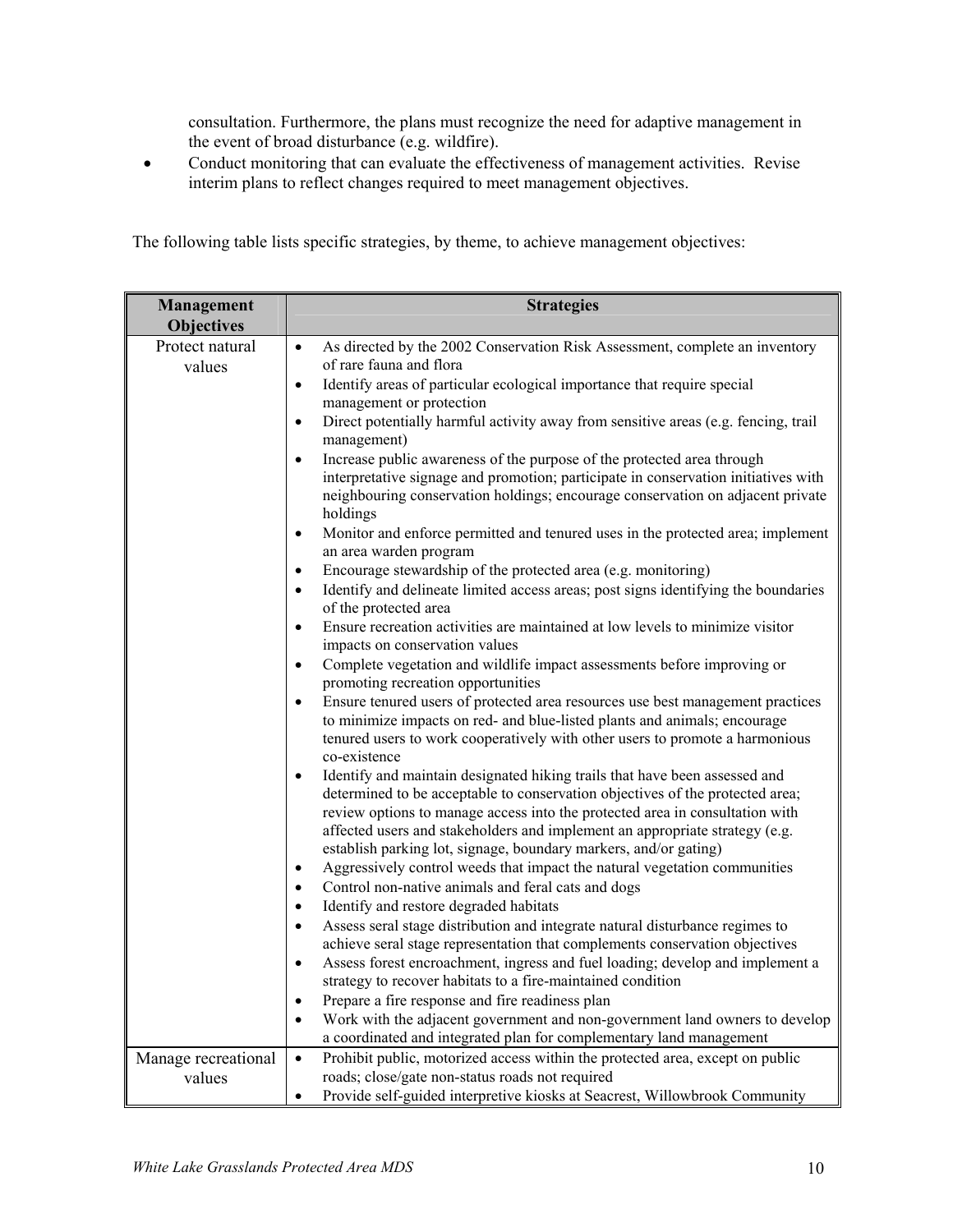| <b>Management</b><br><b>Objectives</b> | <b>Strategies</b>                                                                                                                                                                                                                                                                                                                                                                                                                                                                                                                                                                                                                                                                                                                                                                                                                                                                                                         |
|----------------------------------------|---------------------------------------------------------------------------------------------------------------------------------------------------------------------------------------------------------------------------------------------------------------------------------------------------------------------------------------------------------------------------------------------------------------------------------------------------------------------------------------------------------------------------------------------------------------------------------------------------------------------------------------------------------------------------------------------------------------------------------------------------------------------------------------------------------------------------------------------------------------------------------------------------------------------------|
|                                        | Park, and Mahoney Lake<br>Evaluate interpretive and other recreational opportunities at Seacrest; continue its<br>$\bullet$<br>use for tobogganing<br>Establish basic facilities (e.g. parking, signage, toilets, trails) where needed for<br>$\bullet$<br>low-intensity day use recreation activities in areas where there is acceptable<br>impact to conservation values<br>Visitor use may require seasonal or other restrictions to minimize disturbances to<br>$\bullet$<br>wildlife, erodable trails, public safety or fire hazard<br>Reduce the potential for human/wildlife interactions; identify wildlife safety<br>$\bullet$<br>hazards through the development and implementation of a wildlife/human<br>conflict strategy<br>Use signage, particularly in the northern part of the protected area, to discourage<br>$\bullet$<br>use of electronic devices (e.g. cell phones, two-way radios) and two-stroke |
|                                        | engines which interfere with Observatory operation                                                                                                                                                                                                                                                                                                                                                                                                                                                                                                                                                                                                                                                                                                                                                                                                                                                                        |
| Protect cultural<br>heritage values    | Investigate and collate existing information on cultural heritage values; prepare<br>$\bullet$<br><b>Cultural Features Information Summary</b>                                                                                                                                                                                                                                                                                                                                                                                                                                                                                                                                                                                                                                                                                                                                                                            |
| Manage tenures                         | Determine access requirements for tenure holders<br>$\bullet$<br>Ensure existing utility inspection, maintenance and rehabilitation is compatible<br>$\bullet$<br>with protected area objectives<br>Ensure visitor use is compatible with tenure holders' rights (appropriate gating<br>$\bullet$<br>for range land)<br>Signage required to inform public of tenured rights and requirements<br>$\bullet$<br>Encourage trappers to use selective techniques to avoid trapping red- or blue-<br>$\bullet$<br>listed wildlife (e.g. badger, white-tailed jackrabbit)<br>Pursue the relinquishment of unused water licences<br>$\bullet$                                                                                                                                                                                                                                                                                     |
| Aboriginal values                      | Consult with the appropriate Okanagan First Nations<br>$\bullet$                                                                                                                                                                                                                                                                                                                                                                                                                                                                                                                                                                                                                                                                                                                                                                                                                                                          |
| Scientific                             | Encourage scientific research that benefits protected area management objectives<br>$\bullet$<br>Ongoing scientific research should be allowed to continue                                                                                                                                                                                                                                                                                                                                                                                                                                                                                                                                                                                                                                                                                                                                                                |

#### **Integration with Other Land Use Planning Processes**

This management direction statement, future management direction statements, and all resulting management actions will follow the intent and criteria set out by the Okanagan-Shuswap LRMP for the White Lake Grasslands Park. Management of the protected area should be co-ordinated with land management of other levels of government including First Nations and other compatible stakeholders in the area. This would be done within the confines of the *Park Act* and BC Parks' Conservation Program Policies. Increased awareness and cooperation is vital to ecosystem management.

#### **Consultation and Future Planning**

Local groups will continue to be consulted to determine promotion, information and volunteer strategies. In addition, the Environmental Stewardship Division will work with the appropriate Okanagan Nations to further determine heritage and cultural values and strategies to manage these interests. Future planning will not compromise the ecological integrity of natural or cultural values within the protected area, especially where there are species or communities that are considered at risk in the province.

#### **Zoning Plan**

The majority of White Lake Grasslands Protected Area is zoned as **Special Feature** to provide protection for red- and blue-listed plants and animals. Recreation will be confined to designated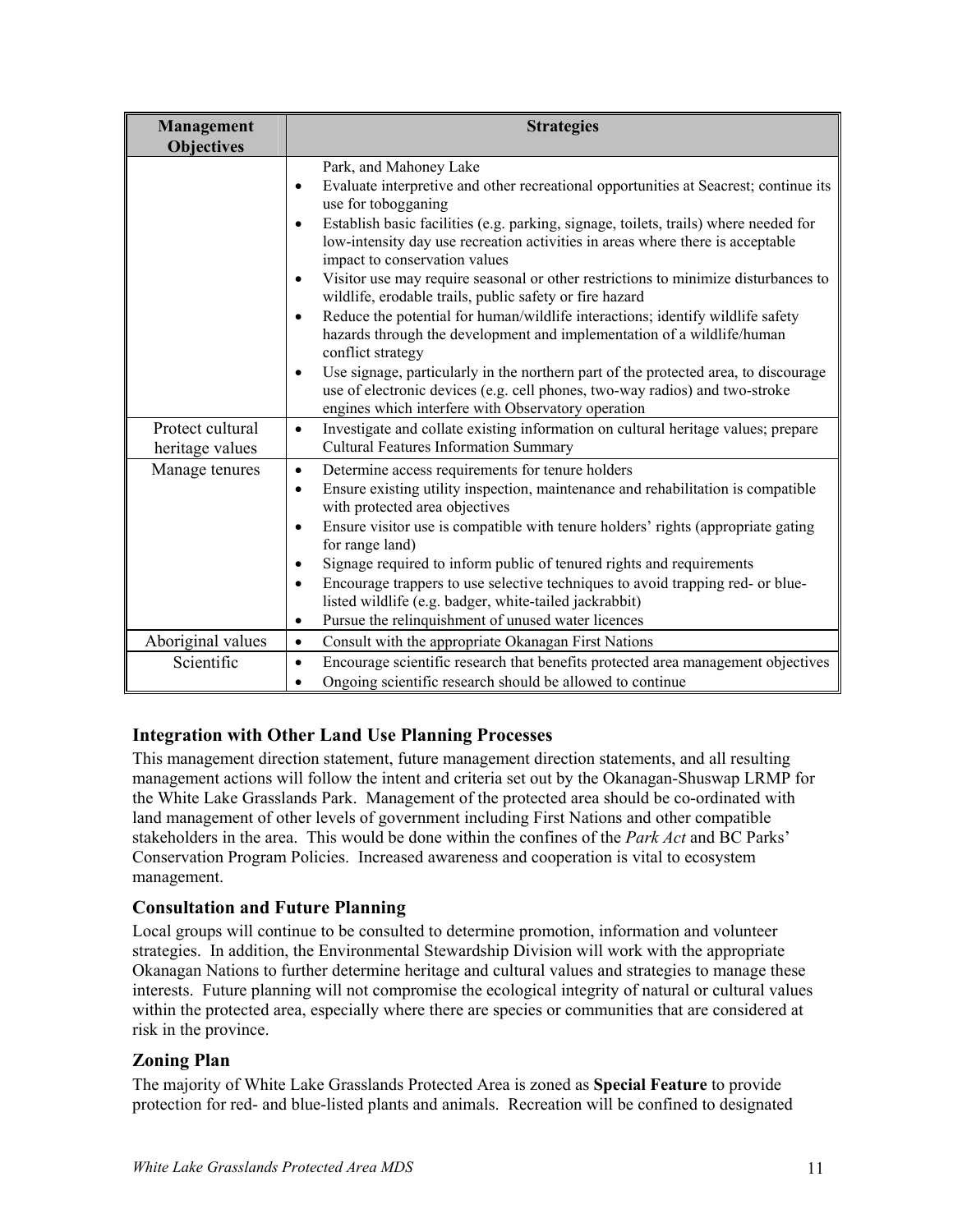areas. Public access to important natural or heritage areas will be restricted. The Seacrest Toboggan Hill and the Boy Scout camp is zoned **Natural Environment** to permit higher-intensity recreation opportunities (excluding motorized use). The extent of this zone is to be determined, pending an inventory of rare and sensitive species, communities, and features. Existing recreation trails and interest sites have been identified and some have been designated for low-intensity recreation, but all remain subject to review. See Appendix I for a list of acceptable uses in each zone, and a map of zoning and recreation corridors.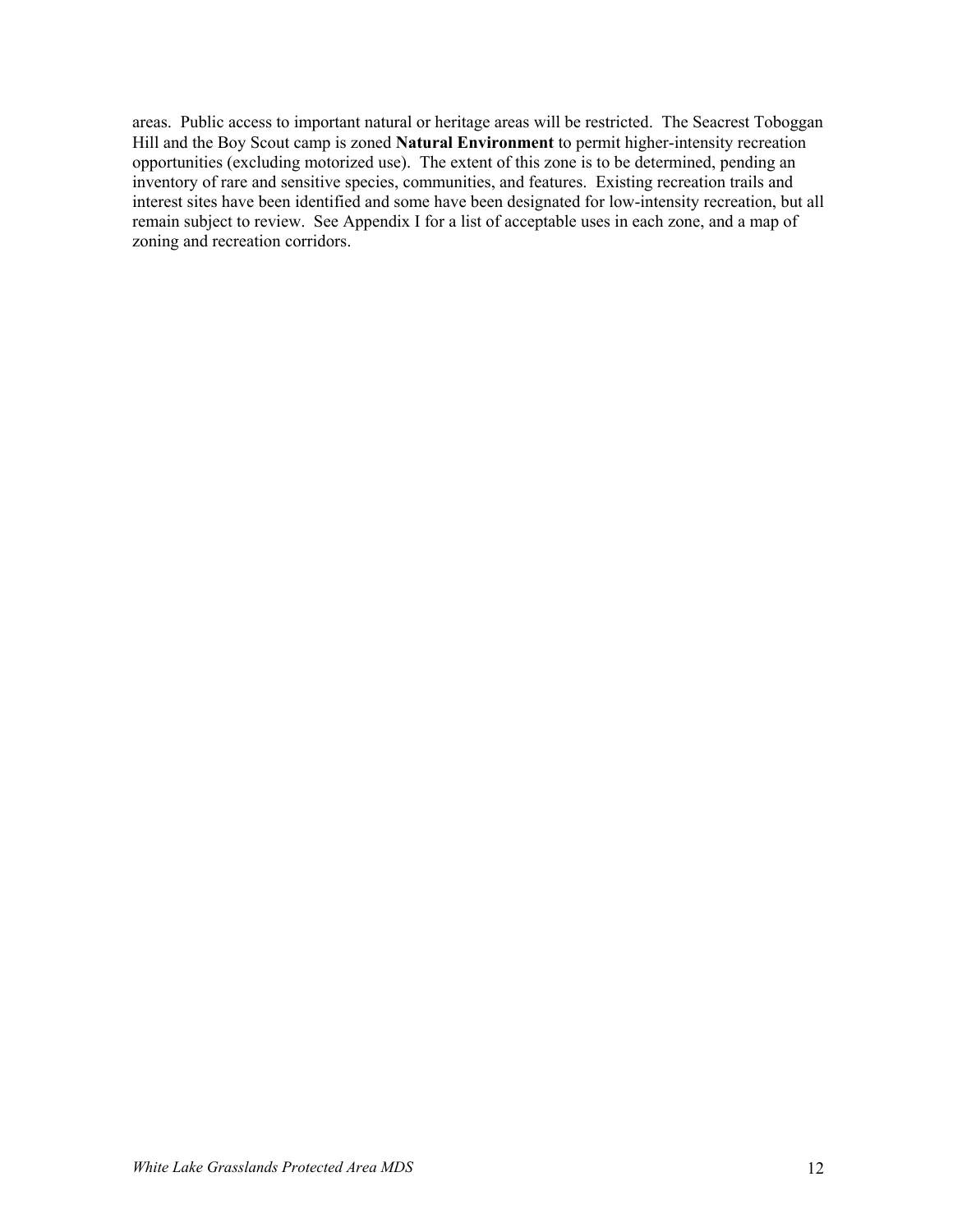### **Appendix I Acceptable Activities, Uses and Facilities in White Lake Grasslands Protected Area**

| <b>Activity/Use/Facility</b>                              | <b>Special</b>                                                   | <b>Natural</b>        |
|-----------------------------------------------------------|------------------------------------------------------------------|-----------------------|
|                                                           | <b>Features</b>                                                  | <b>Environment</b>    |
|                                                           | Zone                                                             | Zone                  |
| <b>First Nation Traditional Uses</b>                      | Y                                                                | Y                     |
| Hunting                                                   | Y                                                                | N                     |
| Fishing                                                   | n/a                                                              | n/a                   |
| Trapping                                                  | N <sub>2</sub>                                                   | N <sub>2</sub>        |
| Grazing (domestic livestock)                              | N <sub>2</sub>                                                   | N <sub>2</sub>        |
| Recreational gold panning/rock hounding                   | $\overline{N}$                                                   | $\overline{N}$        |
| Native Plant Seed Harvest                                 | М                                                                | М                     |
| Utility corridors                                         | N <sub>2</sub>                                                   | N <sub>2</sub>        |
| Communication sites                                       | $\overline{N}$                                                   | $\mathbf N$           |
| Horseback trail riding (casual)                           | Y                                                                | Y                     |
| Horseback trail riding (competitive)                      | M                                                                | М                     |
| Guided hunting                                            | Y until existing<br>tenure holder<br>ceases guiding<br>in the PA | N                     |
| Guided fishing                                            | n/a                                                              | n/a                   |
| Guided nature tours                                       | M                                                                | Y                     |
| Commercial recreation (facility-based)                    | $\overline{N}$                                                   | N                     |
| Commercial recreation (non-facility-based)                | M                                                                | Y                     |
| <b>Backcountry huts</b>                                   | $\overline{N}$                                                   | N                     |
| Water control structures (including wells and reservoirs) | N <sub>2</sub>                                                   | $\overline{N}$        |
| Fish stocking and enhancement                             | $\overline{N}$                                                   | N                     |
| Recreational hiking (on designated trails only)           | Y                                                                | Y                     |
| Recreational mountain bikes (on designated trails only)   | $\overline{Y}$                                                   | Y                     |
| Rock Climbing                                             | $\overline{N}$                                                   | $\overline{N}$        |
| Hang Gliding                                              | $\overline{N}$                                                   | $\overline{N}$        |
| Pets (under control and on designated trails only)        | М                                                                | M                     |
| Camping                                                   | N                                                                | N1                    |
| Campfires                                                 | $\overline{N}$                                                   | N <sub>1</sub>        |
| Road access (motorized)                                   | N <sub>1</sub>                                                   | N <sub>1</sub>        |
| Off-road access (motorized)                               | $\overline{N}$                                                   | N                     |
| Aircraft access (helicopter)                              | N <sub>1</sub>                                                   | $\overline{N}$        |
| Fire suppression (as per Fire Mgmt Plan)                  | Y                                                                | Y                     |
| Prescribed fire (as per Fire Mgmt Plan)                   | Y                                                                | Y                     |
| Fire prevention (as per Fire Mgmt Plan)                   | Y                                                                | Y                     |
| Noxious weed control                                      | $\overline{\mathrm{Y}}$                                          | $\overline{\text{Y}}$ |
| Forest Health (e.g. insect/disease control)               | Y                                                                | Y                     |
| Scientific research                                       | M                                                                | М                     |

Y = allowed subject to conditions identified in this MDS and future management strategies

M = authorization required; may be permitted if compatible with Park objectives; may be subject to limitations established through future management strategies

 $N = not allowed$ 

N1 = allowed for authorized purposes only (e.g. Environmental Stewardship Division, tenured uses)

N2 = present and allowed to continue, but not normally allowed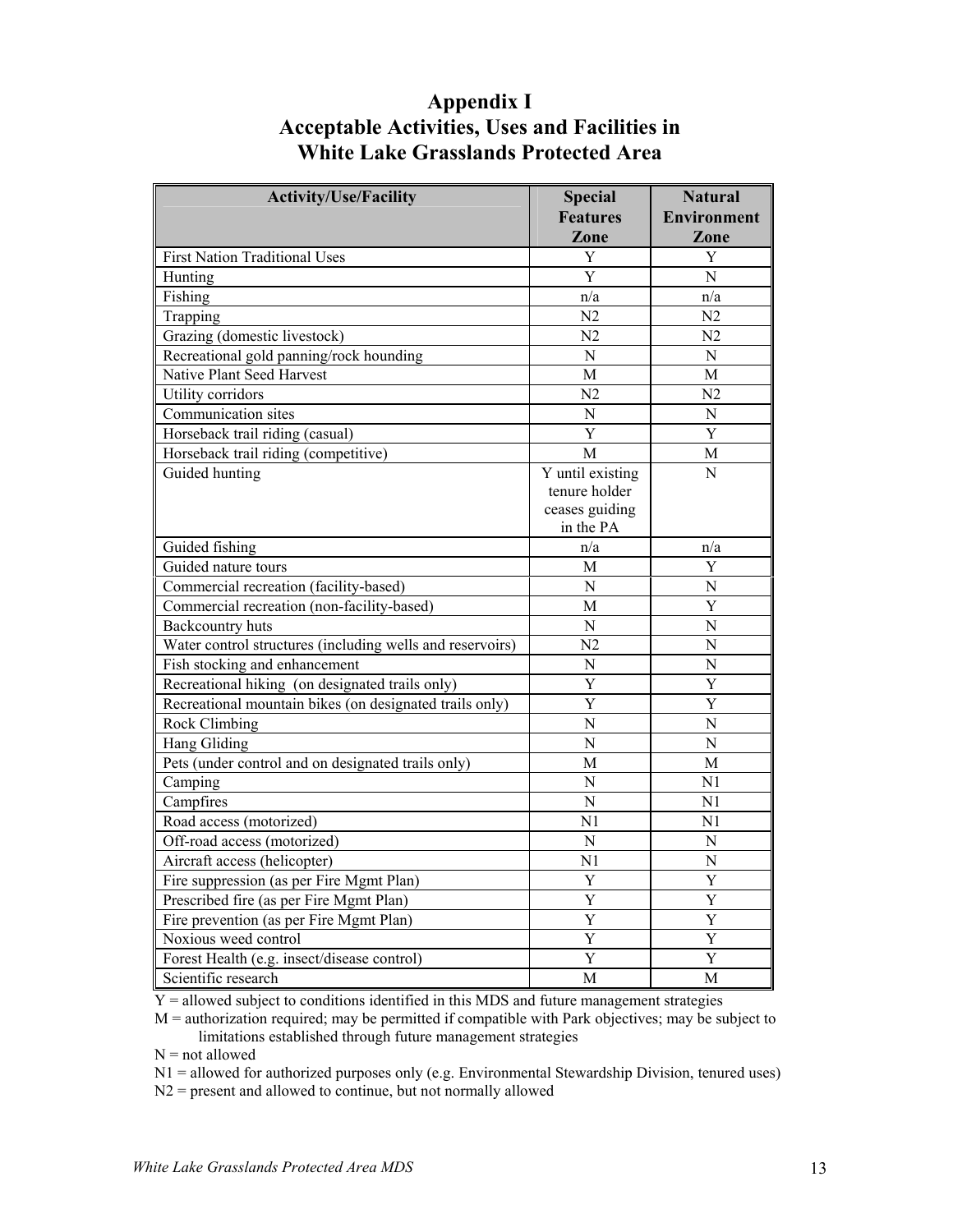

**Management Planning Zones – White Lake Grasslands Protected Area**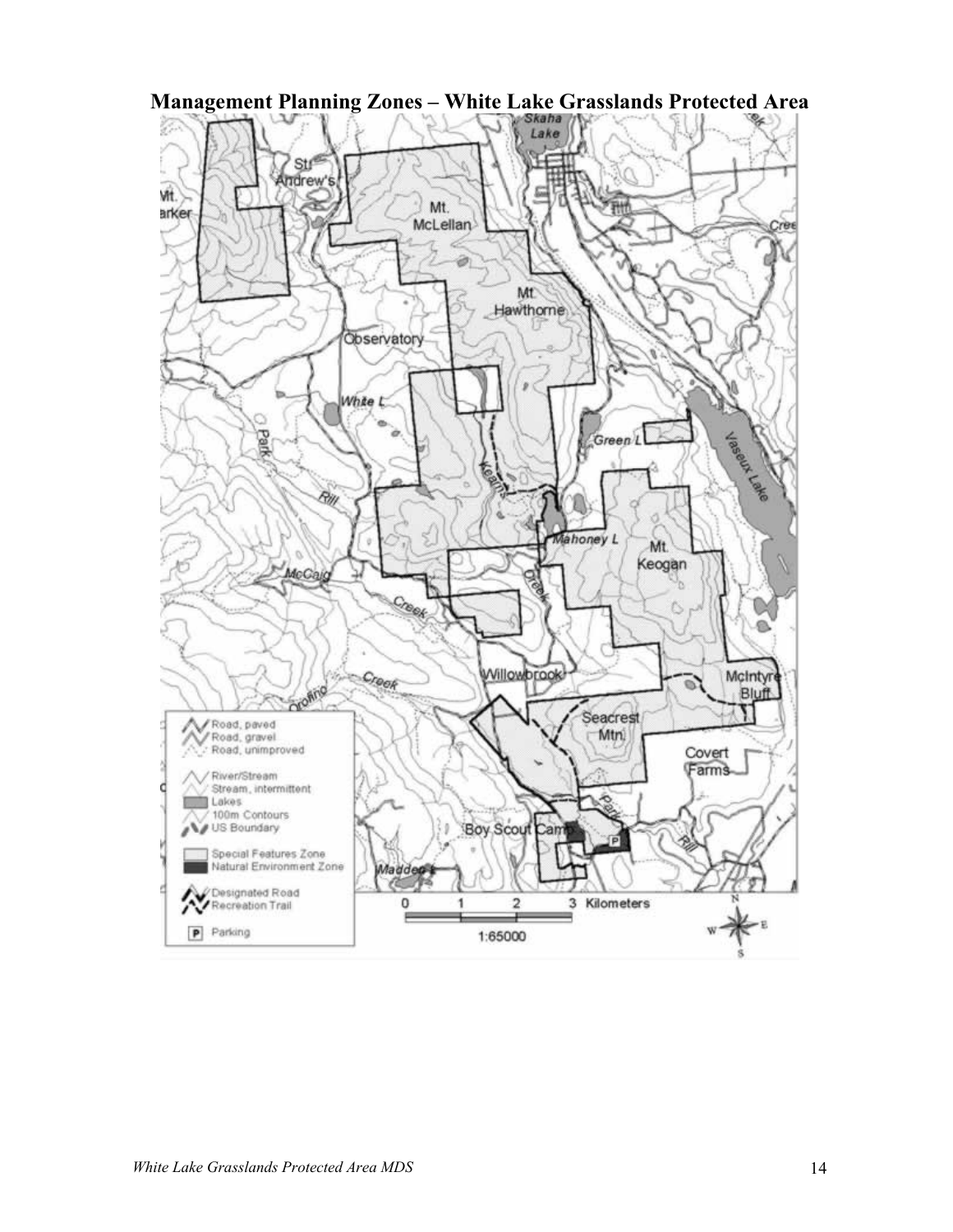### **Appendix II Stakeholders Contacted**

| Contact                          | <b>Affiliation</b>                 |  |  |  |  |
|----------------------------------|------------------------------------|--|--|--|--|
| <b>Resource Agencies</b>         |                                    |  |  |  |  |
| <b>Bob Lincoln</b>               | ESD,WLAP                           |  |  |  |  |
| Al Hare                          | EPD, WLAP                          |  |  |  |  |
| <b>Mike Watkins</b>              | EP, WLAP                           |  |  |  |  |
| Jim Mottishaw                    | MoF                                |  |  |  |  |
| Alex McLean                      | MoF                                |  |  |  |  |
| John Pethybridge                 | MoF                                |  |  |  |  |
| Daryl Hunt                       | MoF                                |  |  |  |  |
| Roger Venables                   | MoF                                |  |  |  |  |
| Margot Hollanger                 | MoF                                |  |  |  |  |
| John Parsons                     | MoAF                               |  |  |  |  |
| Ken McAra                        | MoAF                               |  |  |  |  |
| Tom Freeman                      | MoT                                |  |  |  |  |
| <b>Rusty Hewitt</b>              | MoT                                |  |  |  |  |
| Dave Smith                       | Canadian Wildlife Service, Env Can |  |  |  |  |
| Tom Szalay                       | <b>Town of Oliver</b>              |  |  |  |  |
| Joe Cardoso                      | RDOS - Electoral Area C            |  |  |  |  |
| Ed Sims                          | RDOS - Electoral Area D            |  |  |  |  |
| <b>Consultative Gov. Members</b> |                                    |  |  |  |  |
| Tea Lea                          | <b>WLAP</b>                        |  |  |  |  |
| Hans Roemer                      | WLAP                               |  |  |  |  |
| Dennis Lloyd                     | MoF                                |  |  |  |  |
| Orville Dyer                     | ESD, WLAP                          |  |  |  |  |
| Alex McLean                      | MoF                                |  |  |  |  |
| <b>Grant Furness</b>             | ESD, WLAP                          |  |  |  |  |
| Mike Hanry                       | ESD, WLAP                          |  |  |  |  |
| Dave Tudhope                     | <b>MSRM</b>                        |  |  |  |  |
| <b>In-Park Tenures</b>           |                                    |  |  |  |  |
| <b>Bob Gibbard</b>               | LRMP rep., trapping                |  |  |  |  |
| Albin Hochsteiner                | guide-outfitter                    |  |  |  |  |
| Mark Quaedvleig                  | LRMP rep., ranching                |  |  |  |  |
| Joe Barata                       | Range licence                      |  |  |  |  |
| <b>Clifton Ranch</b>             | Range licence                      |  |  |  |  |
| Jim Hope                         | Range licence                      |  |  |  |  |
| George Thompson                  | Haynes Estate Ranch                |  |  |  |  |
| John & Ruth Haak                 | adj. Landowner                     |  |  |  |  |
| <b>Sherry Linn</b>               | <b>Bluebird Trail Society</b>      |  |  |  |  |
| <b>Richard Tallon</b>            | Boy Scouts of Canada               |  |  |  |  |
| <b>First Nations</b>             |                                    |  |  |  |  |
| <b>Chief Moses Louie</b>         | Lower Similkameen Band             |  |  |  |  |
| <b>Chief Clarence Louie</b>      | Osoyoos Band                       |  |  |  |  |
| <b>Richard Holmes</b>            | Upper Similkameen Band             |  |  |  |  |
| <b>Stewart Phillip</b>           | <b>Penticton Band</b>              |  |  |  |  |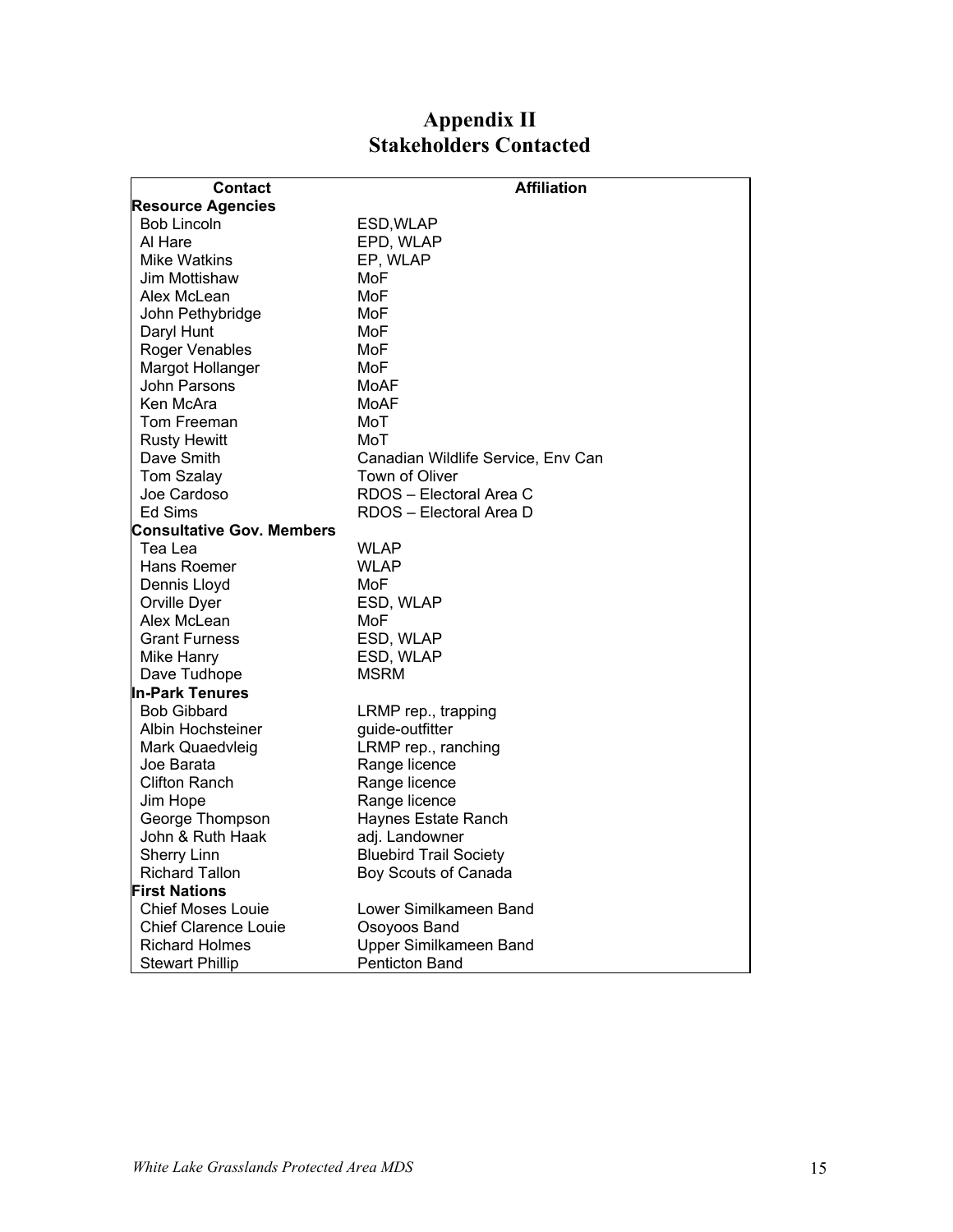#### **Significant Adjacent Landowners / Tenures**

Jim Hope TNT-Biodiversity Ranch<br>Andrew Gray Choservatory, National R Observatory, National Research Council Dave Smith **National Reserve, CWS**<br>Caesar Jordaan **National Willowbrook Community** Willowbrook Community John Haak adj. landowner; water easment Mike Covert adj. landowner Len and Donna Cooke adj. landowner Brad Wise **adi.** landowner Hans & Christine Buchler adj. landowner Dr. Abbey adj. landowner Clifton Ranch adi, landowner Blake Kennedy adj. landowner<br>Rav & Jennifer Stewart adi. landowner Ray & Jennifer Stewart Geoff Neily **adi**, landowner Roy (Joanne) McDonald adj. landowner **Research**  Pam Krannitz CWS Geoff Scudder **UBC** John Richardson UBC Rob Cannings Walt Klenner MoF Nancy Mahony song birds - UBC T.G. Northcote research/scientist **Conservation**  Robert Hawes South Okanagan-Simlkameen Conservation Program Bruno Delesalle Grassland Conservation Council Clive Johnson Okanagan-Simlkameen Parks Society Laure Neish South Okanagan Naturalists Club Dick Cannings **South Okanagan Naturalists Club** Harold King **Calculation Cliver-Osoyoos Naturalists Club** Don Sloan Okanagan-Simlkameen Parks Society Lee McFadyen Similkameen Naturalist Club **Sportsmen Assoc.**  South Okanagan-Similkameen Sportsmen's Association / BC Wildlife Federation Ron Taylor LRMP rep, BC Wildlife Federation Ross Everatt Kermeos-Cawston Sportsmen's Association **Recreation**  Juergen Hansen LRMP rep., recreation Brad Houston **Penticton Outdoors Club** Holley Johnson equestrian Roberta Carleton equestrian Trish Oslund **Example 20** equestrian Andrew Taggart equestrian Kathy Malmberg equestrian Geoff Neily **Example 20** equestrian Terry Burke **Calculation Control** off-road motorized Chris Prowse The Bike Barn Peter Matthews **mountain biker** Bill Archibald Trails BC VP & route chair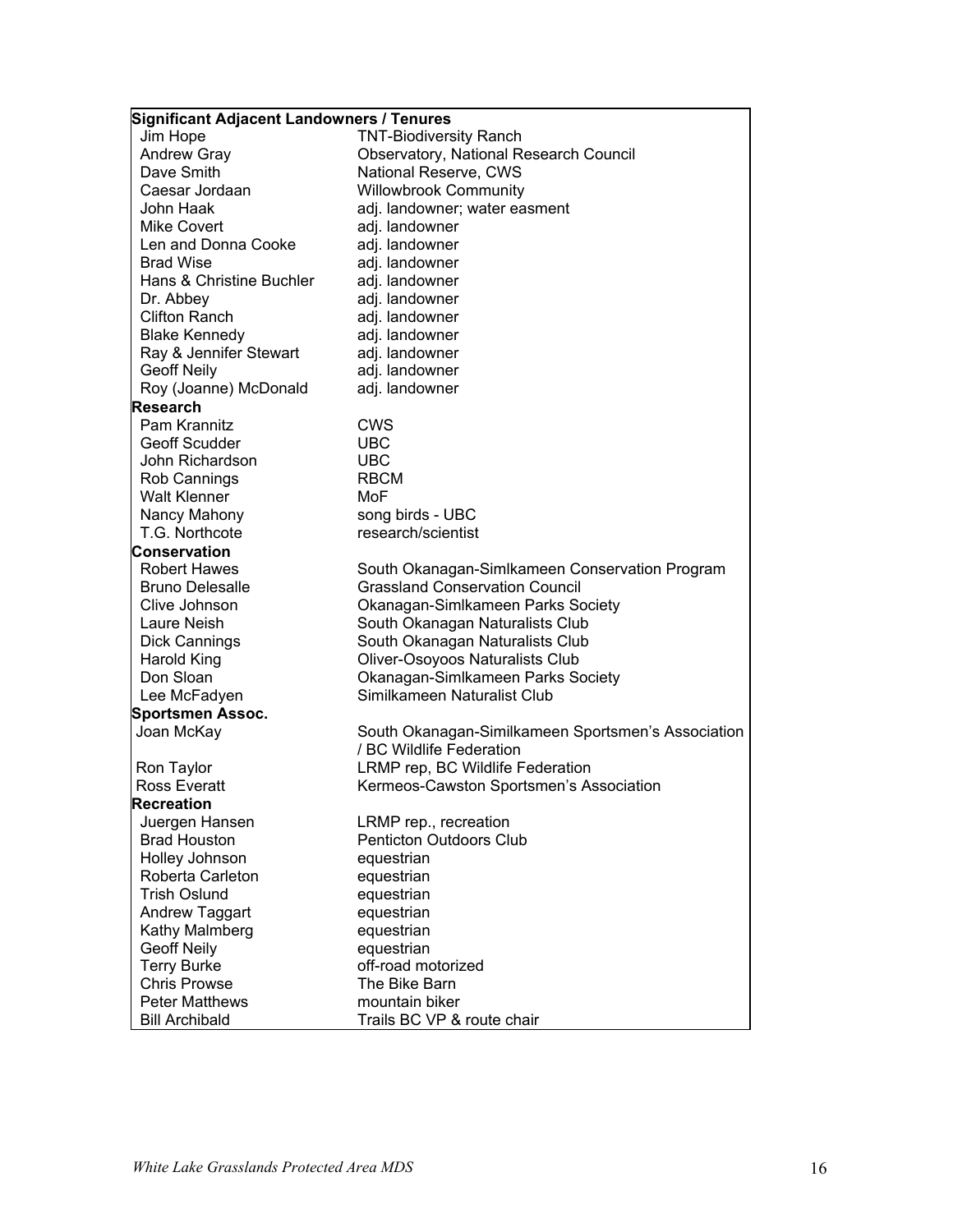| <b>Commercial and Utilities</b> |                                |
|---------------------------------|--------------------------------|
| Barry Langeloo                  | <b>BC Gas</b>                  |
| Wayne Biggs                     | <b>Westland Resource Group</b> |
| Kevin Jones                     | Aquila Networks Canada         |
| <b>Barry Radies</b>             | Aquila Networks Canada         |
| <b>Fred Turner</b>              | <b>BC Hydro</b>                |
| Jan Rustad                      | <b>Canadian Helicopters</b>    |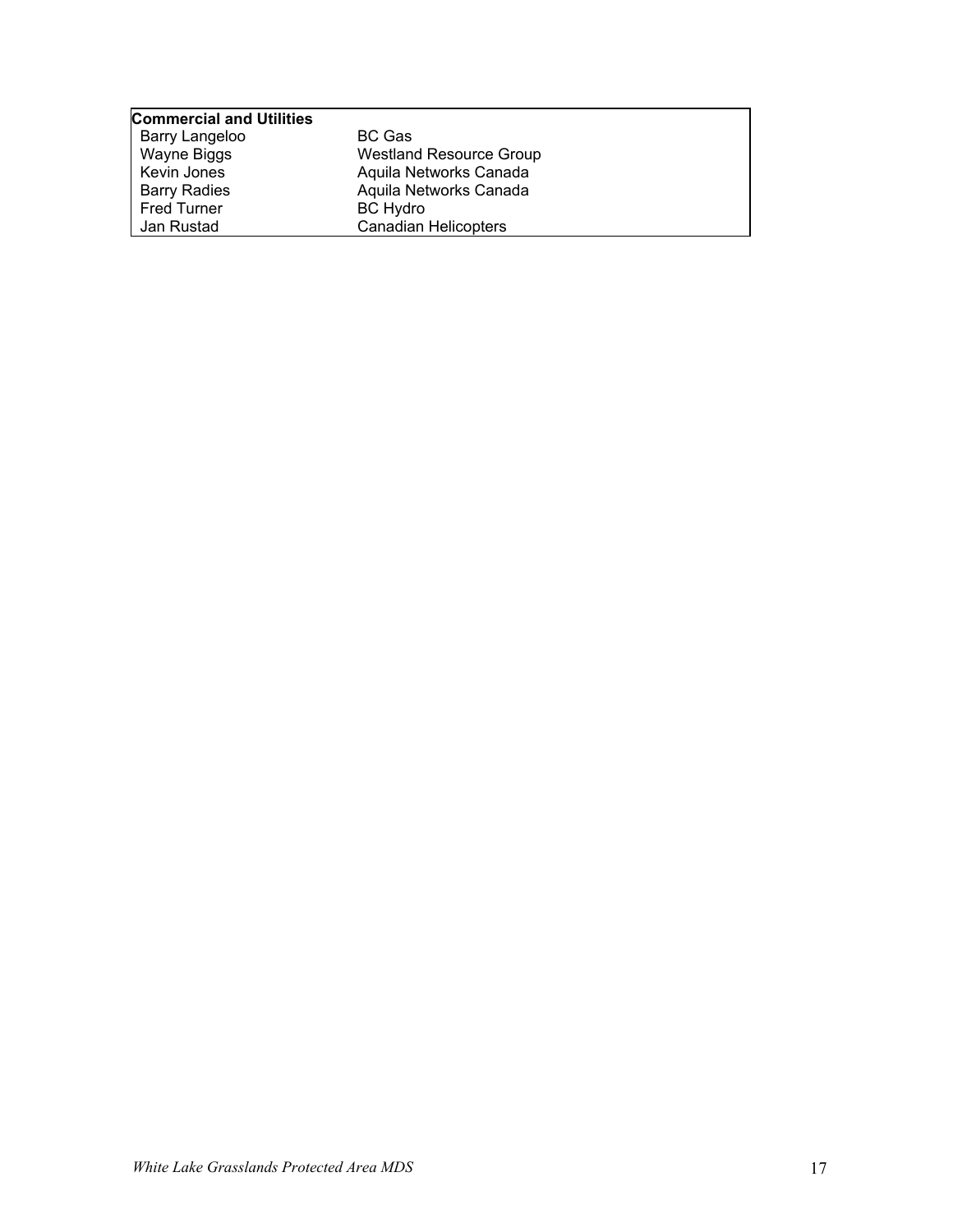### **Appendix III Red- and Blue-listed Species Recorded in or near White Lake Grasslands Protected Area**

| <b>Common Name</b>                                                | <b>Scientific name</b>          | Prov.         | <b>COSEWIC</b>  | Source <sup>**</sup> |
|-------------------------------------------------------------------|---------------------------------|---------------|-----------------|----------------------|
|                                                                   |                                 | <b>Status</b> | <b>Status</b>   |                      |
| <b>AMPHIBIANS</b>                                                 | 2 species                       |               |                 |                      |
| Great Basin Spadefoot Toad                                        | Spea intermontana               | <b>Blue</b>   | Special Concern | CDC, WLAP            |
| <b>Tiger Salamander</b>                                           | Ambystoma tigrinum              | Red           |                 | CDC, WLAP            |
| <b>REPTILES</b>                                                   | 5 species                       |               |                 |                      |
| Gopher Snake                                                      | Pituophis catenifer deserticola | <b>Blue</b>   |                 | <b>WLAP</b>          |
| <b>Painted Turtle</b>                                             | Chrysemys picta                 | <b>Blue</b>   |                 | CDC, WLAP            |
| Racer                                                             | Coluber constrictor             | <b>Blue</b>   |                 | <b>WLAP</b>          |
| Rubber Boa                                                        | Charina bottae                  | <b>Blue</b>   |                 | <b>WLAP</b>          |
| <b>Western Rattlesnake</b>                                        | Crotalus viridus                | Blue          |                 | <b>WLAP</b>          |
| Desert Night Snake*                                               | Hypseglina torquata             | Red           |                 | <b>MJS</b>           |
| <b>BIRDS</b>                                                      | 15 species                      |               |                 |                      |
| <b>Brewer's Sparrow</b>                                           | Spizella breweri breweri        | Red           |                 | CDC                  |
| Burrowing Owl *                                                   | Athene cunicularia              | Red           | Endangered      | <b>WLAP</b>          |
| Canyon Wren                                                       | Catherpes mexicanus             | <b>Blue</b>   | Not at Risk     | CDC, WLAP            |
| Flammulated Owl                                                   | Otus flammeolus                 | <b>Blue</b>   | Special Concern | <b>WLAP</b>          |
| Great Blue Heron                                                  | Ardea herodius herodius         | <b>Blue</b>   |                 | <b>WLAP</b>          |
| Lark Sparrow *                                                    | Chondestes grammacus            | <b>Blue</b>   |                 | <b>WLAP</b>          |
| Lewis's Woodpecker                                                | Melanerpes lewis                | <b>Blue</b>   | Special Concern | CDC                  |
| Long-billed Curlew                                                | Numenius americanus             |               | Special Concern | <b>MJS</b>           |
| Peregrine Falcon                                                  | Falco peregrinus anatum         | Red           |                 | <b>WLAP</b>          |
| Prairie Falcon                                                    | Falco mexicanus                 | Red           |                 | <b>WLAP</b>          |
| Sage Thrasher *                                                   | Oreoscoptes montanus            | Red           | Endangered      | <b>WLAP</b>          |
| Sandhill Crane                                                    | Grus canadensis                 | <b>Blue</b>   |                 | <b>WLAP</b>          |
| White-Headed Woodpecker                                           | Picoides albolarvatus           | Red           | Endangered      | CDC, WLAP            |
| <b>White-Throated Swift</b>                                       | Aeronautes saxatalis            | <b>Blue</b>   |                 | CDC, WLAP            |
| Yellow-Breasted Chat*                                             | Icteria virens                  | Red           | Endangered      | <b>WLAP</b>          |
| <b>MAMMALS</b>                                                    | 8 species                       |               |                 |                      |
| Badger                                                            | Taxidea taxus                   | Red           |                 | <b>WLAP</b>          |
| California Bighorn*                                               | Ovis canadensis californiana    | <b>Blue</b>   |                 | <b>WLAP</b>          |
| <b>Fringed Myotis</b>                                             | Myotis thysanodes               | Blue          | Special Concern | <b>WLAP</b>          |
| <b>Nuttall's Cottontail</b>                                       | Sylvilagus nuttallii            | Blue          | Special Concern | <b>WLAP</b>          |
| Spotted Bat                                                       | Euderma maculatum               | <b>Blue</b>   | Special Concern | CDC, WLAP            |
| Townsend's Big-eared Bat                                          | Corynorhinus townsendii         | Blue          |                 | <b>MJS</b>           |
| Western Harvest Mouse *                                           | Reithrodontomys megalotis       | <b>Blue</b>   | Special Concern | CDC, WLAP            |
| White-tailed Jackrabbit?                                          | Lepus townsendii                | Red           |                 | <b>MJS</b>           |
| <b>INSECTS</b>                                                    |                                 |               |                 |                      |
| <b>Vivid Dancer</b><br>Argia vivida                               |                                 | Red           |                 | CDC                  |
| Immaculate Green Hairstreak                                       | Callophrys affinis              | Blue          |                 | CDC                  |
| <b>PLANTS</b>                                                     |                                 |               |                 |                      |
| Nettle-Leaved Giant-Hyssop                                        | Agastache urticifolia           | Red           |                 | CDC                  |
| Columbia Goldenweed<br>Pyrrocoma carthamoides var<br>carthamoides |                                 | Red           |                 | CDC                  |
| Giant Helleborine                                                 | Epipactis gigantea              | Blue          | Special Concern | CDC                  |

\* Observation within 500m of Protected Area, but not recorded within Protected Area boundary

\*\* WLAP = Ministry of Water, Land and Air Protection wildlife sightings database (Penticton); CDC = Conservation Data Centre element occurrence report; MJS = Mike Sarell pers.obs.; RJC = Richard Cannings pers.obs.

Note: Some additional species have been documented in this protected area, but are not yet recorded by Conservation Data Centre or WLAP.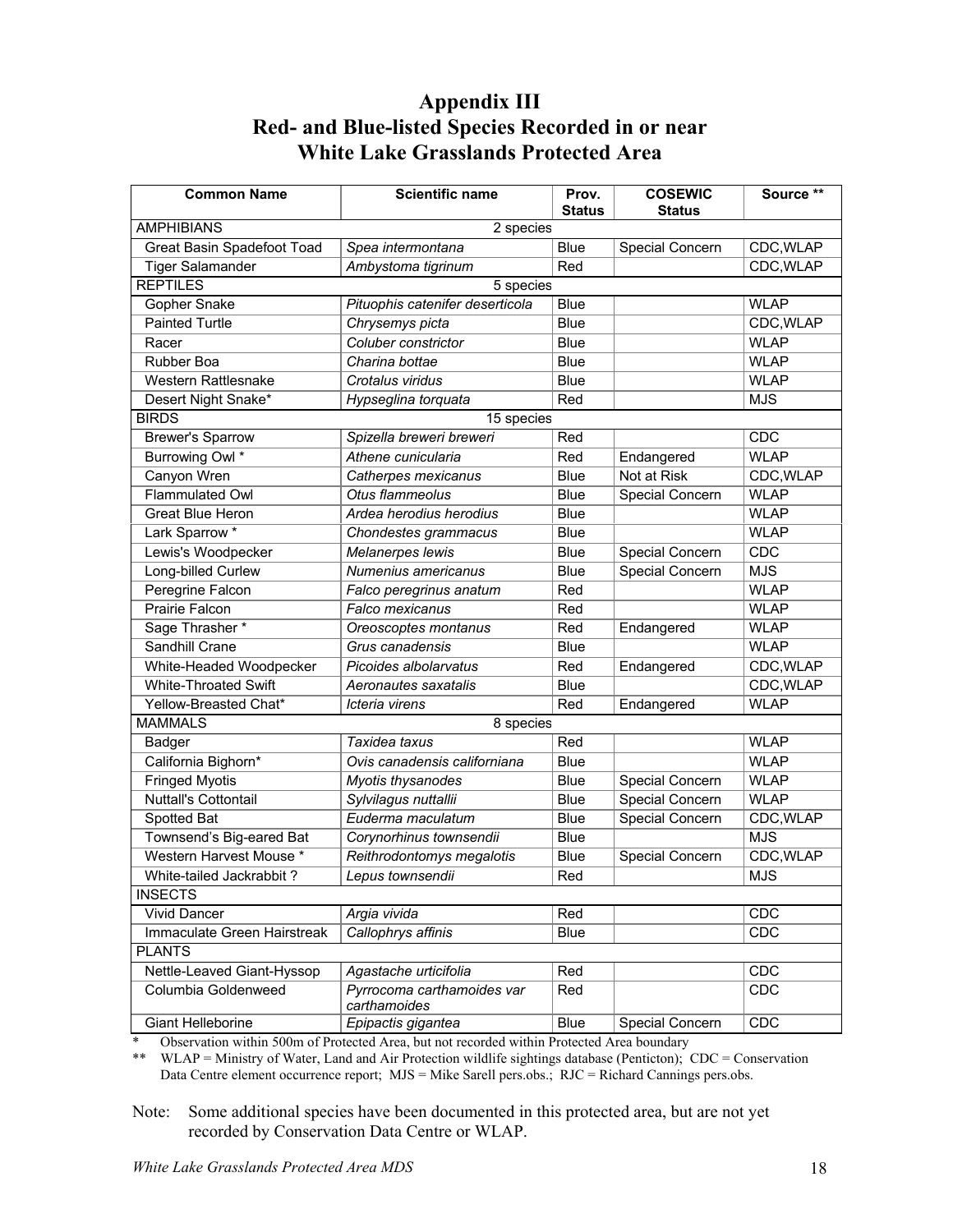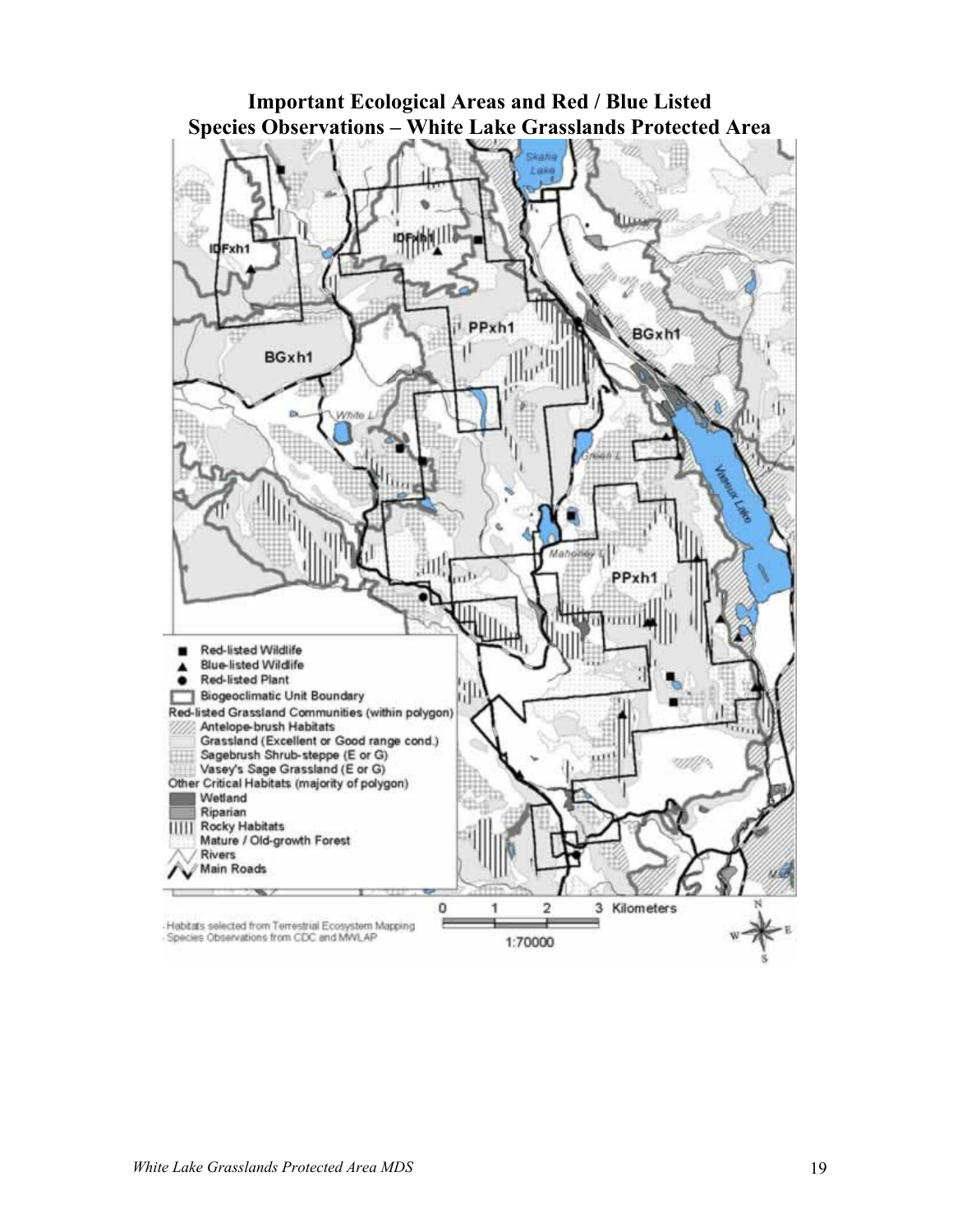### **Appendix IV Ecosystem Representation in White Lake Grasslands Protected Area**

| <b>BEC</b> / Habitat Type | % of PA |           | <b>Habitats Present</b>                                        |
|---------------------------|---------|-----------|----------------------------------------------------------------|
| BGxh1                     | 2.1     |           |                                                                |
| Grassland                 | 0.4     | <b>WB</b> | Bluebunch wheatgrass - Sandberg's bluegrass deep soil          |
|                           |         | WS        | Bluebunch wheatgrass - selaginella shallow soil                |
| Antelope-brush Habitats   | 0.1     | AN        | Antelope-brush - needle-and-thread grass coarse-textured soils |
|                           |         | <b>PA</b> | Ponderosa pine - antelope-brush coarse-textured soil           |
| Sagebrush Shrub-Steppe    | 0.9     | <b>SN</b> | Big sagebrush - needle-and-thread grass coarse-textured soil   |
|                           |         | SS        | Big sagebrush - selaginella very shallow soil                  |
|                           |         | <b>SW</b> | Big sagebrush - bluebunch wheatgrass mesic                     |
| Rocky Habitats            | 0.3     | <b>CL</b> | Cliff high                                                     |
|                           |         | <b>RO</b> | Rock outcrop                                                   |
|                           |         | TA        | Talus                                                          |
|                           |         | SO        | Saskatoon - mock-orange talus                                  |
| Wetland                   | 0.1     | <b>OW</b> | Shallow open water                                             |
|                           |         | <b>CT</b> | Common cattail marsh                                           |
|                           |         | <b>SB</b> | Silverweed-bulrush meadow                                      |
| Riparian                  | 0.1     | AS        | Trembling aspen - common snowberry moist                       |
|                           |         | <b>BD</b> | Black cottonwood - red-osier dogwood floodplain                |
| Dry Forest                | 0.2     | <b>PS</b> | Ponderosa pine - selaginella shallow soil                      |
|                           |         | <b>PW</b> | Ponderosa pine - bluebunch wheatgrass mesic                    |
| Fields                    | 0.0     | <b>CF</b> | Cultivated field                                               |
|                           |         | PD        | Pasture, dry                                                   |
| Other                     | 0.0     | UR        | Urban                                                          |
| PPxh1                     | 85.1    |           |                                                                |
| Grassland                 | 12.7    | <b>WA</b> | Bluebunch wheatgrass - arrow-leaved balsamroot deep soil       |
|                           |         | <b>WF</b> | Bluebunch wheatgrass - Idaho fescue coarse-textured soil       |
|                           |         | WJ        | Bluebunch wheatgrass - junegrass mesic                         |
|                           |         | WS        | Bluebunch wheatgrass - selaginella shallow soil                |
| Antelope-brush Habitats   | 0.3     | <b>PA</b> | Ponderosa pine - antelope-brush coarse-textured soil           |
| Sagebrush Shrub-Steppe    | 5.7     | SS        | Big sagebrush - selaginella very shallow soil                  |
| Rocky Habitats            | 19.4    | <b>CL</b> | Cliff high                                                     |
|                           |         | <b>CM</b> | Cliff moderate                                                 |
|                           |         | <b>RO</b> | Rock outcrop                                                   |
|                           |         | <b>TA</b> | Talus                                                          |
|                           |         | <b>SO</b> | Saskatoon - mock-orange talus                                  |
| Wetland                   | 0.9     | <b>OW</b> | Shallow open water                                             |
|                           |         | PO        | Pond                                                           |
|                           |         | <b>CT</b> | Common cattail marsh                                           |
|                           |         | SB        | Silverweed-bulrush meadow                                      |
| Riparian                  | 2.8     | AS        | Trembling aspen - common snowberry moist                       |
|                           |         | <b>BD</b> | Water birch - red-osier dogwood swamp                          |
|                           |         | <b>BS</b> | Paper birch - common snowberry moist, gully                    |
|                           |         | НA        | Black hawthorn copse                                           |
| Dry Forest                | 34.2    | PF        | Ponderosa pine - Idaho fescue warm aspect, deep soil           |
|                           |         | <b>PS</b> | Ponderosa pine - selaginella shallow soil                      |
|                           |         | PW        | Ponderosa pine - bluebunch wheatgrass mesic                    |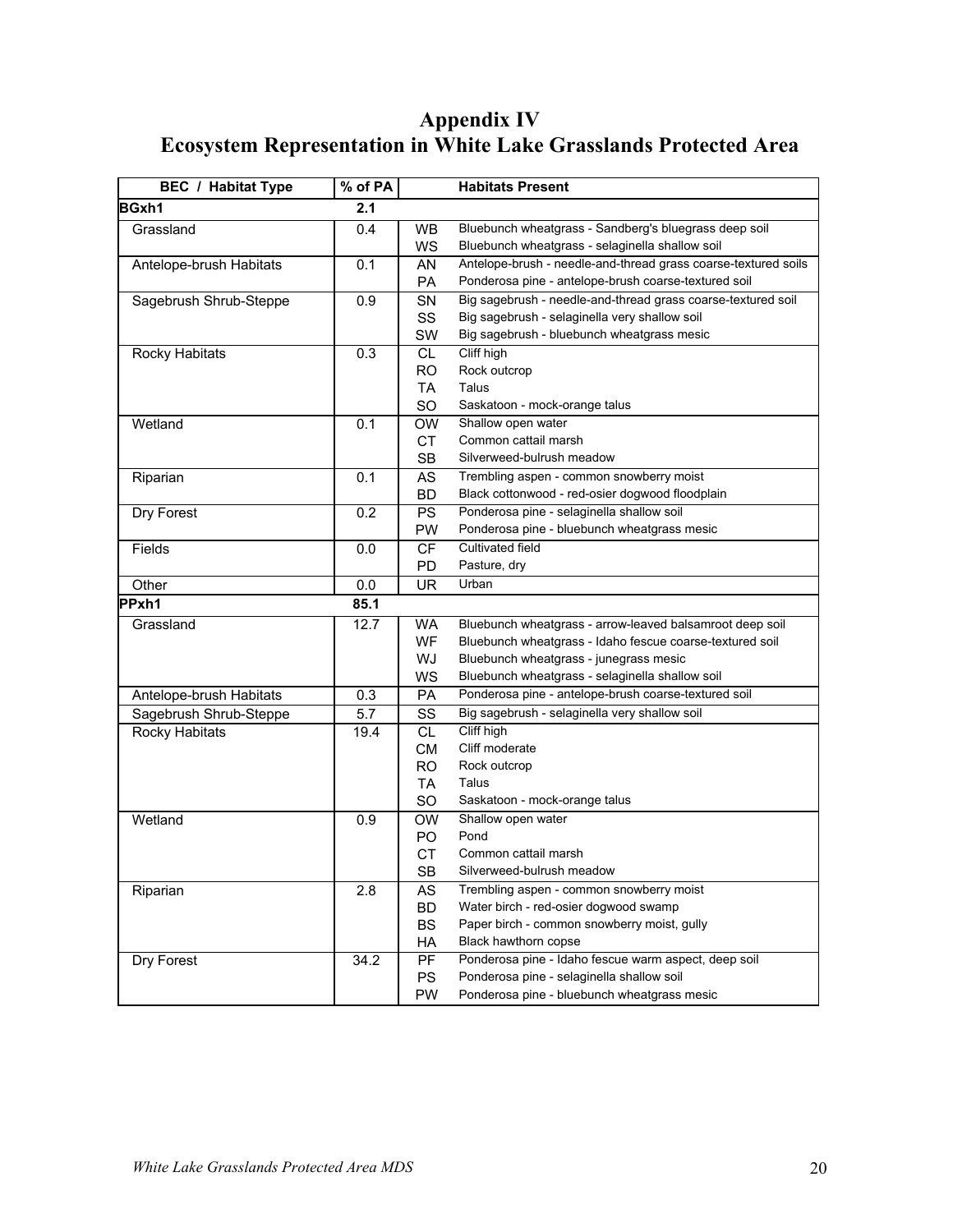| <b>BEC</b> / Habitat Type | $%$ of PA |           | <b>Habitats Present</b>                                   |
|---------------------------|-----------|-----------|-----------------------------------------------------------|
| <b>Fields</b>             | 4.4       | <b>CF</b> | Cultivated field                                          |
|                           |           | PD.       | Pasture, dry                                              |
|                           |           | PM        | Pasture, moist                                            |
| Other                     | 4.6       | BA        | Barren                                                    |
|                           |           | GP.       | Gravel pit                                                |
|                           |           | <b>SP</b> | Common snowberry - pinegrass moist                        |
|                           |           | UR.       | Urban                                                     |
| IDFxh1                    | 12.8      |           |                                                           |
| Grassland                 | 0.1       | WS.       | Bluebunch wheatgrass - selaginella shallow soil           |
| Sagebrush Shrub-Steppe    | 0.2       | SS        | Big sagebrush - selaginella very shallow soil             |
| Rocky Habitats            | 2.4       | CМ        | Cliff moderate                                            |
|                           |           | RO.       | Rock outcrop                                              |
|                           |           | ТA        | Talus                                                     |
|                           |           | SO.       | Saskatoon - mock-orange talus                             |
| Wetland                   | 0.1       | <b>OW</b> | Shallow open water                                        |
|                           |           | СT        | Common cattail marsh                                      |
| Riparian                  | 0.0       | <b>BD</b> | Water birch - red-osier dogwood swamp                     |
| Forest                    | 8.8       | DP        | Douglas-fir - pinegrass mesic                             |
|                           |           | <b>DW</b> | Douglas-fir - bluebunch wheatgrass warm aspect, deep soil |
|                           |           | <b>PS</b> | Ponderosa pine - selaginella shallow soil                 |
| Other                     | 1.1       | <b>SP</b> | Common snowberry - pinegrass moist                        |